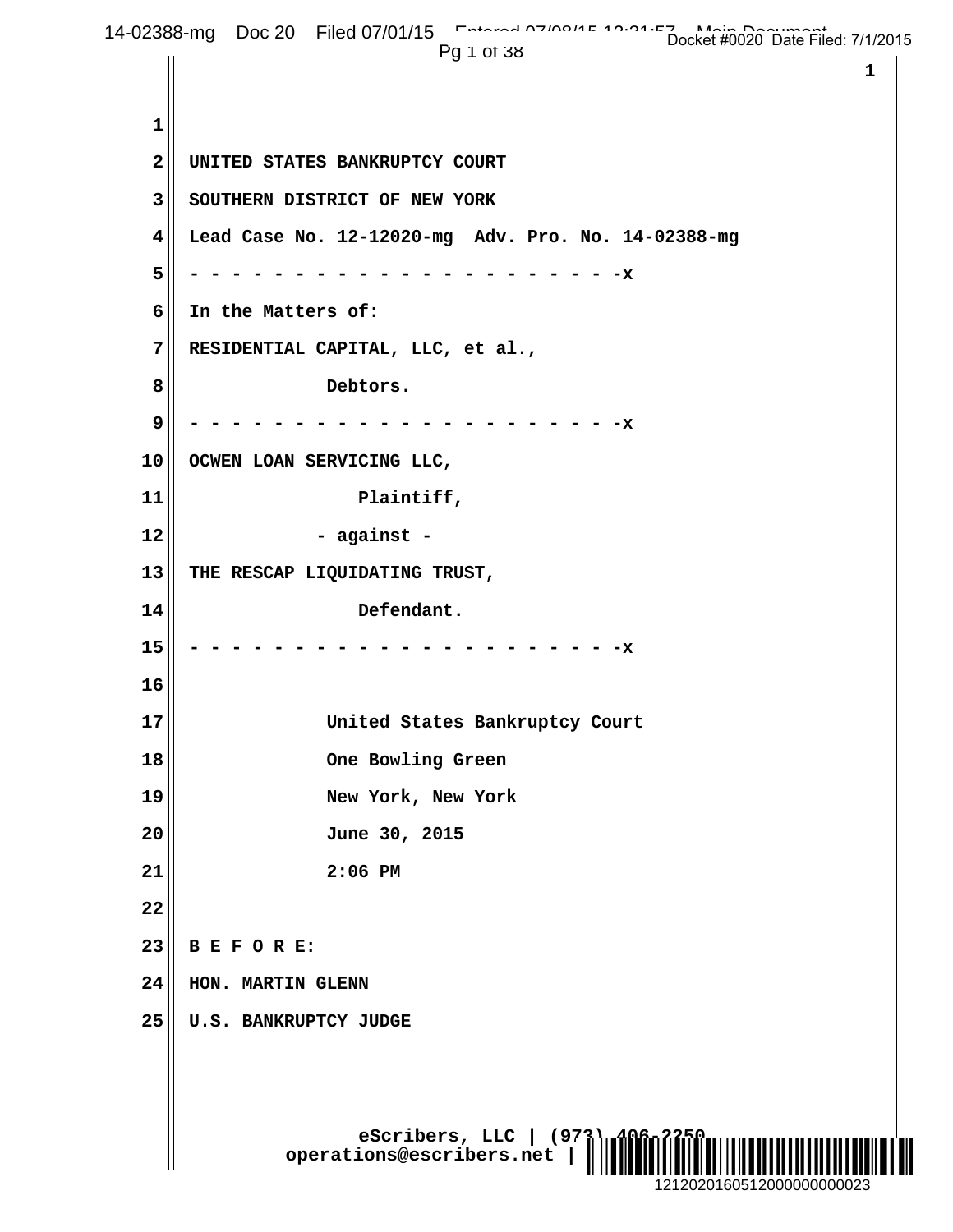| 14-02388-mg Doc 20 Filed 07/01/15 Entered 07/08/15 12:31:57 Main Document<br>Pg 2 of 38 |                                                                                 |
|-----------------------------------------------------------------------------------------|---------------------------------------------------------------------------------|
|                                                                                         | $\overline{\mathbf{2}}$                                                         |
| 1                                                                                       |                                                                                 |
| 2                                                                                       | (CC: Doc. no. 8) Motion for Summary Judgment.                                   |
| 3                                                                                       |                                                                                 |
| 4                                                                                       | (CC: Doc. no. 7) Motion for Summary Judgment filed by Joseph J.                 |
| 5                                                                                       | Saltarelli on behalf of Ocwen Loan Servicing, LLC.                              |
| 6                                                                                       |                                                                                 |
| 7                                                                                       | (Doc# 8647, 8130, 8131) Hearing RE: (I) Motion of Plaintiff                     |
| 8                                                                                       | Ocwen Loan Servicing, LLC for Summary Judgment and (II) The                     |
| 9                                                                                       | ResCap Liquidating Trusts Motion for Summary Judgment.                          |
| 10                                                                                      |                                                                                 |
| 11                                                                                      |                                                                                 |
| 12                                                                                      |                                                                                 |
| 13                                                                                      |                                                                                 |
| 14                                                                                      |                                                                                 |
| 15                                                                                      |                                                                                 |
| 16                                                                                      |                                                                                 |
| 17                                                                                      |                                                                                 |
| 18                                                                                      |                                                                                 |
| 19                                                                                      |                                                                                 |
| 20                                                                                      | Transcribed by: Penina Wolicki                                                  |
| 21                                                                                      | eScribers, LLC                                                                  |
| 22                                                                                      | 700 West 192nd Street, Suite #607                                               |
| 23                                                                                      | New York, NY 10040                                                              |
| 24                                                                                      | $(973)406 - 2250$                                                               |
| 25                                                                                      | operations@escribers.net                                                        |
|                                                                                         |                                                                                 |
|                                                                                         |                                                                                 |
|                                                                                         | eScribers, LLC   (973) 406-2250<br>operations@escribers.net   www.escribers.net |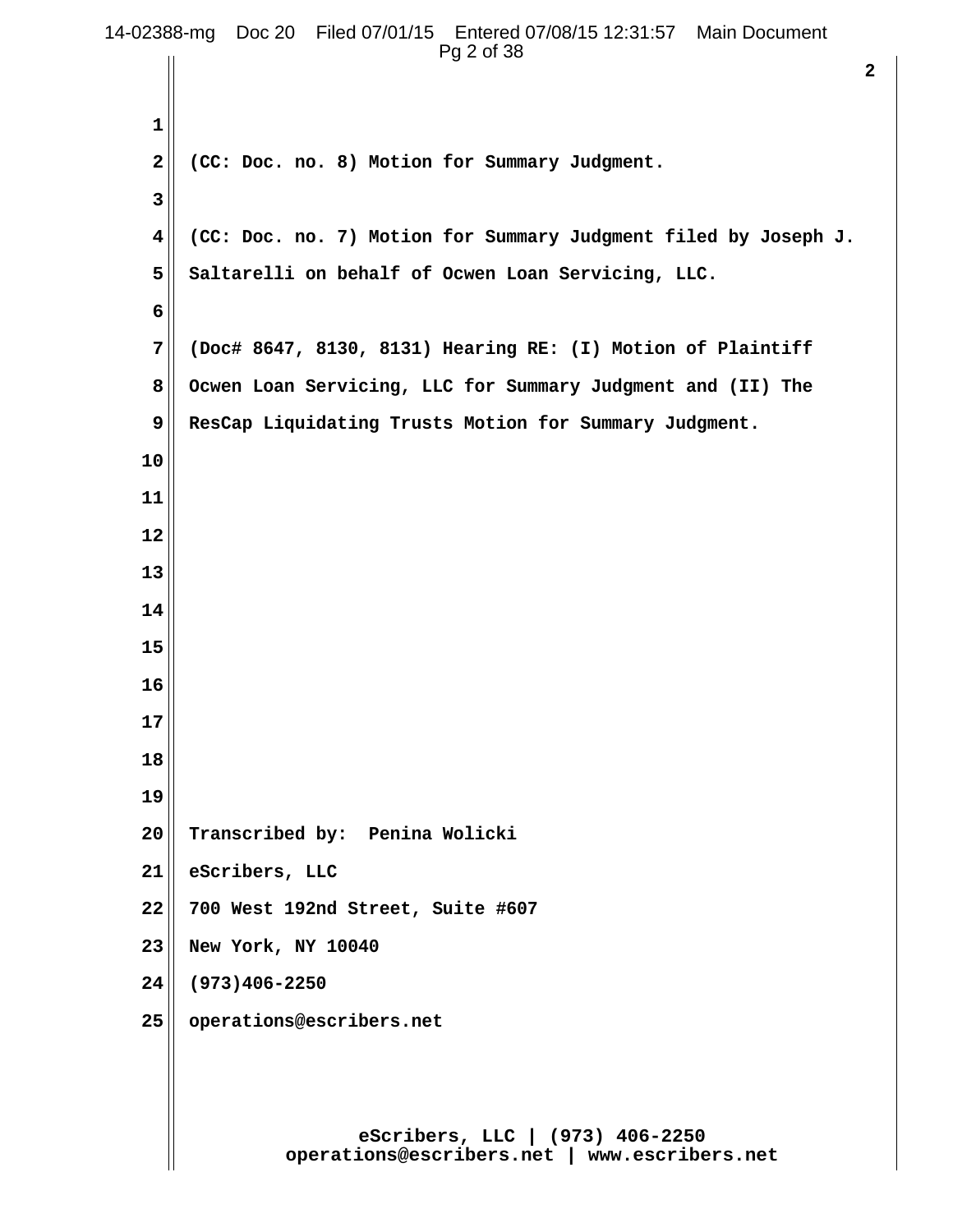|              | 14-02388-mg Doc 20 Filed 07/01/15 Entered 07/08/15 12:31:57 Main Document<br>Pg 3 of 38 |
|--------------|-----------------------------------------------------------------------------------------|
|              |                                                                                         |
| $\mathbf 1$  |                                                                                         |
| $\mathbf{2}$ | APPEARANCES:                                                                            |
| 3            | HUNTON & WILLIAMS LLP                                                                   |
| 4            | Attorneys for Plaintiff - Ocwen Loan Servicing LLC                                      |
| 5            | 200 Park Avenue                                                                         |
| 6            | New York, NY 10166                                                                      |
| 7            |                                                                                         |
| 8            | BY:<br>JOSEPH J. SALTARELLI, ESQ.                                                       |
| 9            | PATRICK L. ROBSON, ESQ.                                                                 |
| 10           |                                                                                         |
| 11           |                                                                                         |
| 12           | MORRISON & FOERSTER LLP                                                                 |
| 13           | Attorneys for Defendant - ResCap Liquidating Trust                                      |
| 14           | 250 West 55th Street                                                                    |
| 15           | New York, NY 10019                                                                      |
| 16           |                                                                                         |
| 17           | JAMIE A. LEVITT, ESQ.<br>BY:                                                            |
| 18           | TODD M. GOREN, ESQ.                                                                     |
| 19           |                                                                                         |
| 20           |                                                                                         |
| 21           |                                                                                         |
| 22           |                                                                                         |
| 23           |                                                                                         |
| 24           |                                                                                         |
| 25           |                                                                                         |
|              |                                                                                         |
|              |                                                                                         |
|              | eScribers, LLC   (973) 406-2250<br>operations@escribers.net   www.escribers.net         |

**3**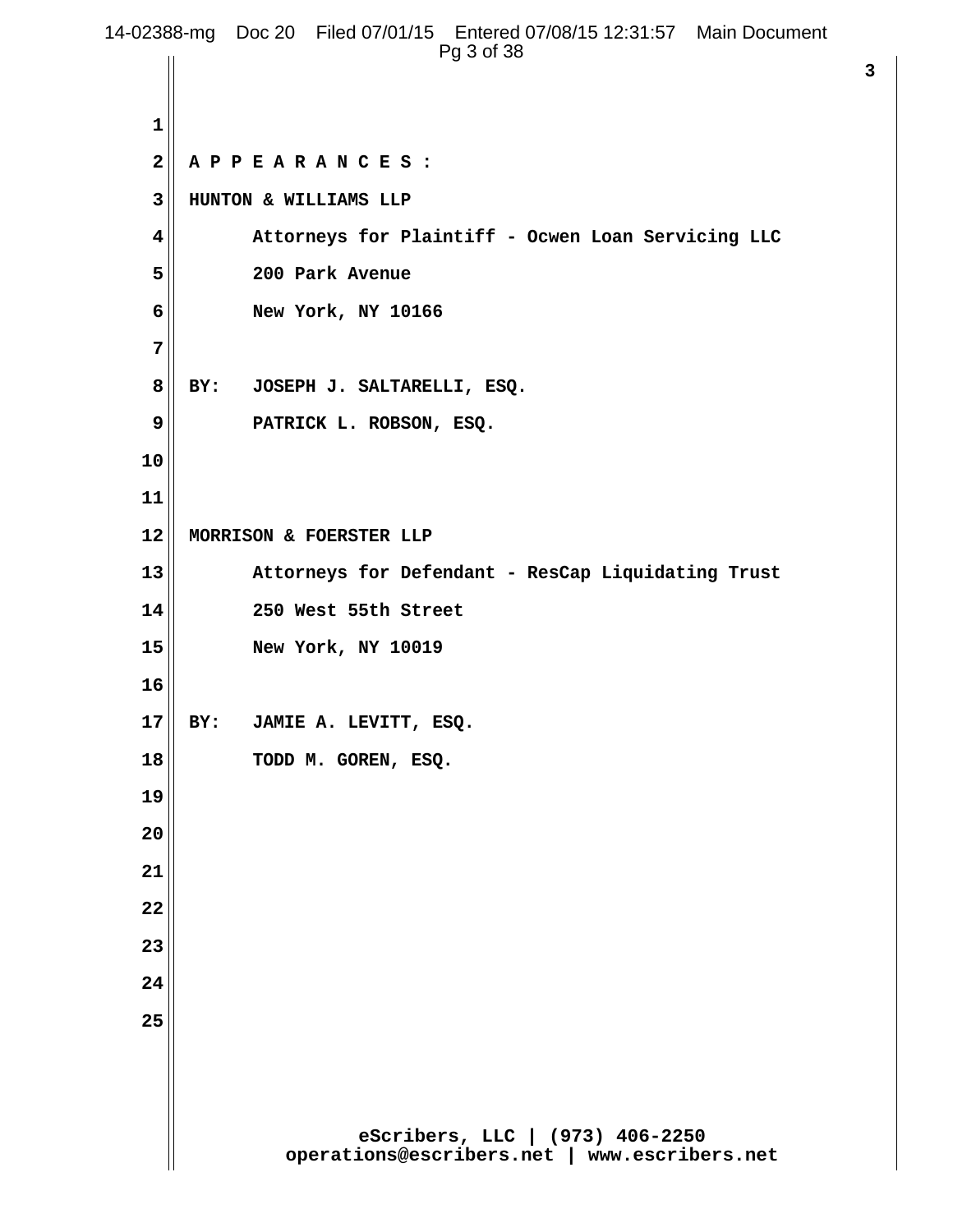|             | 14-02388-mg Doc 20 Filed 07/01/15 Entered 07/08/15 12:31:57 Main Document<br>Pg 4 of 38 |
|-------------|-----------------------------------------------------------------------------------------|
|             | $\overline{4}$<br>RESIDENTIAL CAPITAL, LLC, ET AL.                                      |
| 1           | PROCEEDINGS                                                                             |
| $\mathbf 2$ | THE COURT: All right, please be seated. We're here                                      |
| 3           | in Residential Capital, number 12-12020, and in the adversary                           |
| 4           | proceeding Ocwen Loan Servicing, LLC v. the ResCap Liquidating                          |
| 5           | Trust, adversary proceeding number 14-02388. Can I have the                             |
| 6           | appearances, please, for the plaintiff first.                                           |
| 7           | MR. SALTARELLI: For Ocwen, Your Honor, Joseph                                           |
| 8           | Saltarelli and Patrick Robson of Hunton & Williams.                                     |
| 9           | MS. LEVITT: Good afternoon, Your Honor. For the                                         |
| 10          | ResCap Liquidating Trust, it's Jamie Levitt and Todd Goren from                         |
| 11          | Morrison & Foerster.                                                                    |
| 12          | THE COURT: Thank you very much. All right. So we                                        |
| 13          | have cross motions. Let me hear from Mr. Saltarelli first,                              |
| 14          | okay?                                                                                   |
| 15          | MR. SALTARELLI: Thank you, Your Honor. I'm happy to                                     |
| 16          | answer any questions the Court has, and I don't want to belabor                         |
| 17          | any of the arguments that have been briefed exhaustively in the                         |
| 18          | papers. But I would like to focus, if I may, on one of the                              |
| 19          | arguments that ResCap has propounded, which is that the                                 |
| 20          | segregation and delivery that we're talking about here is                               |
| 21          | either not a service to be provided to Ocwen by ResCap, or at                           |
| 22          | best, is a service to be provided by Ocwen to ResCap, at                                |
| 23          | ResCap's option. In other words, they could say, thank you,                             |
| 24          | but we don't want to have these segregated; we don't want to                            |
| 25          | pay the cost.                                                                           |
|             |                                                                                         |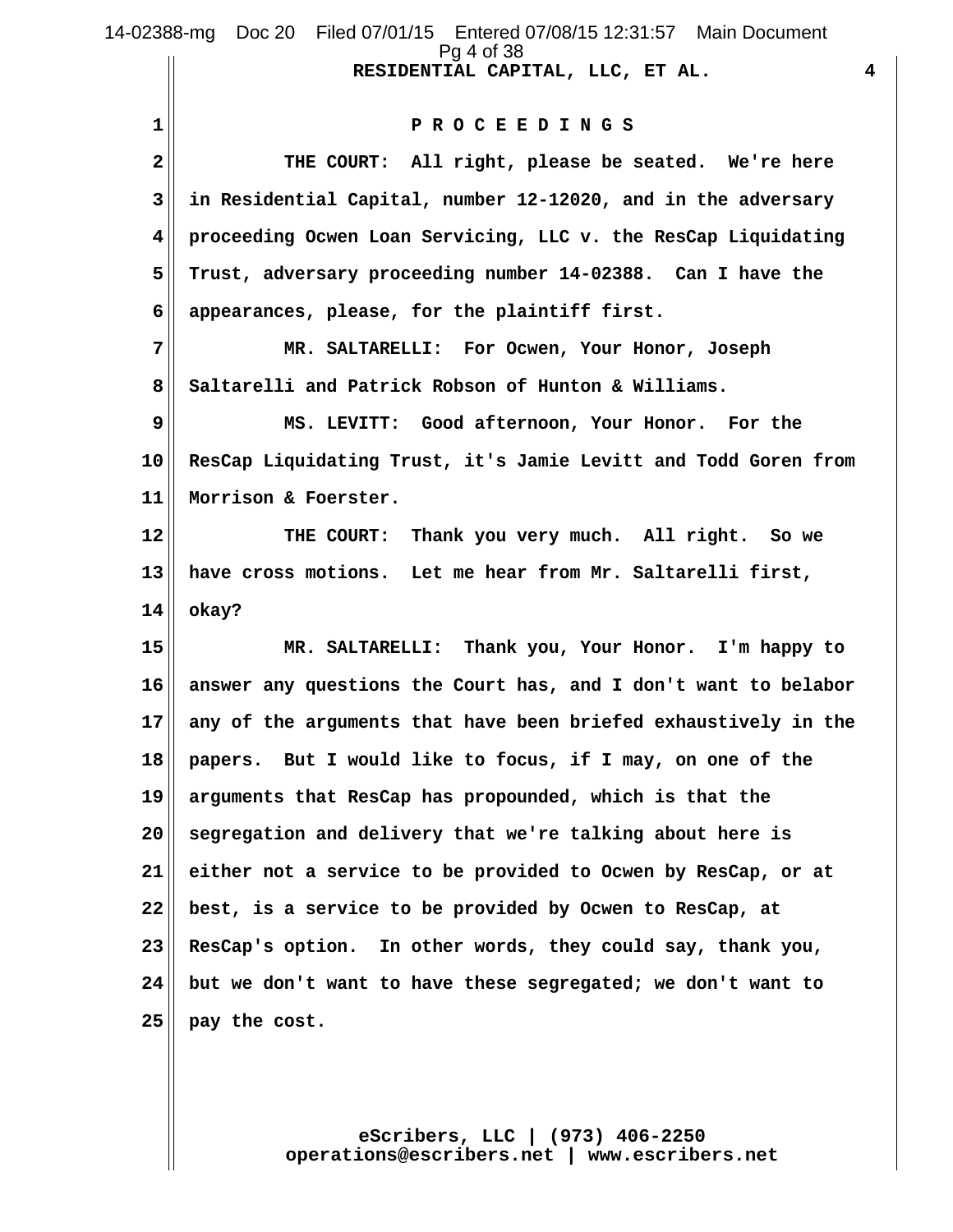# 14-02388-mg Doc 20 Filed 07/01/15 Entered 07/08/15 12:31:57 Main Document Pg 5 of 38

**RESIDENTIAL CAPITAL, LLC, ET AL. 5**

 **1 And in addition to the points we've raised in the 2 briefing, Your Honor, and one of the central ones of which is 3 that there are two schedules to the TSA agreement in this case, 4 the transition services agreement, that set forth the various 5 statements of work or SOWs in this case, there is only one 6 records management SOW at issue. That SOW, however, is listed 7 on both Schedule 1, which is ResCap services to be provided to 8 Ocwen, as well as Schedule 2, which is services to be provided 9 by Ocwen to ResCap.**

**10 But more fundamentally, Your Honor, I believe the 11 argument really misses the point about what the SOW is about 12 and where this particular provision at issue, which is section 13 6.1, is.**

**14 When you look at the RM SOW itself, the specific 15 services, records management services, that are supposed to be 16 provided, are set forth. They're described in sections 2 -- 17 which is called "The Scope of Record Management Services" -- 18 and 3, "Deliverables for Ocwen." But this particular provision 19 is set off in a separate section, and it's called "Assumptions 20 and Dependencies". It is not listed, per se, as a service to 21 be provided to ResCap or something that ResCap can turn on and 22 off at its option.**

**23 What it is is a basic assumption to the SOW. The SOW 24 itself was part of this agreement which provided that Ocwen 25 would render record management services in the aftermath of the**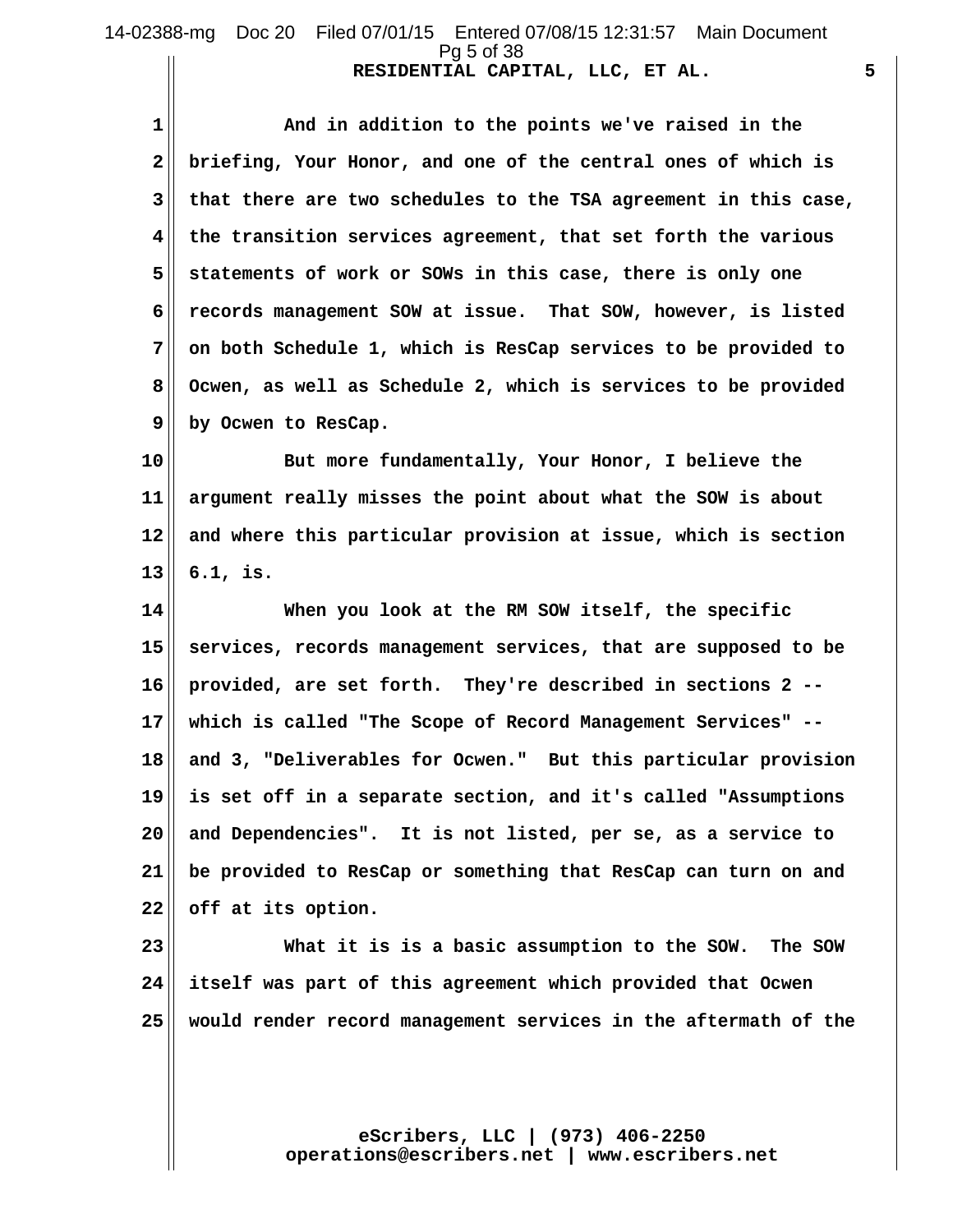### **RESIDENTIAL CAPITAL, LLC, ET AL. 6** 14-02388-mg Doc 20 Filed 07/01/15 Entered 07/08/15 12:31:57 Main Document Pg 6 of 38

 **1 asset purchase agreement, where they acquired most of, but not 2 all, of the servicing rights that ResCap had. That means -- 3 and it's in the stipulated facts -- that there were some 4 servicing files -- not an insignificant amount -- some 5 servicing files that were retained by ResCap that were stored, 6 and most importantly, Your Honor, they were comingled -- they 7 were interspersed --**

 **8 THE COURT: Can you give me a sense of what was the 9 total population of files? What was -- what's the number of 10 that total that Ocwen acquired servicing rights in? What was 11 the number that was left behind?**

**12 MR. SALTARELLI: As a percentage, Your Honor, I don't 13 know the percentage. I don't know that number. I mean, it's 14 not in the stipulated facts.**

**15 THE COURT: That's why I -- yeah.**

**16 MR. SALTARELLI: Yeah.**

**17 THE COURT: I know it's not in the stipulated facts. 18 MR. SALTARELLI: Yeah.**

**19 THE COURT: But I'm trying to get a sense in my own 20 mind of -- I mean, I think I have a pretty good idea of how 21 this was supposed to work. But I don't know whether it was 22 just a small number of files that were staying behind or 23 whether it was a large number. I don't know -- 24 MR. SALTARELLI: I do --**

**25 THE COURT: -- how difficult the segregation of the**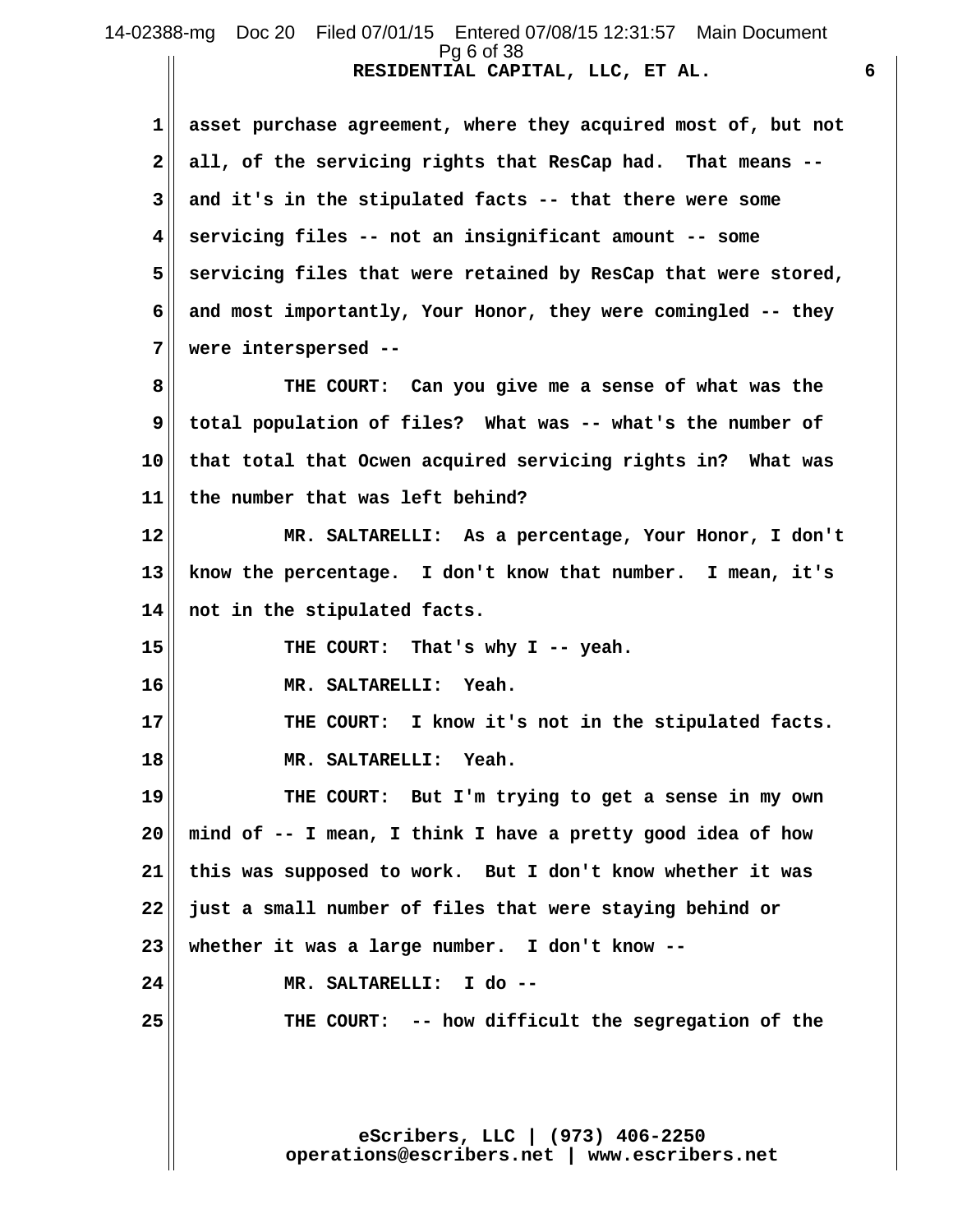**RESIDENTIAL CAPITAL, LLC, ET AL. 7** 14-02388-mg Doc 20 Filed 07/01/15 Entered 07/08/15 12:31:57 Main Document Pg 7 of 38

 **1 files were. And I understand you both seem to agree that they 2 were comingled. 3 MR. SALTARELLI: Correct, Your Honor. I do think 4 there's some indication of the volume of these records in 5 Exhibit E to the joint statement, and that is the Iron Mountain 6 statement -- scope of work that was prepared. And there, it 7 does talk about the estimate -- at issue here, it talks about 8 847,000 files that needed to be retrieved, and then -- 9 THE COURT: That's the total population of everybody's 10 files -- 11 MR. SALTARELLI: I believe that may be the total -- 12 THE COURT: -- at Iron Mountain. 13 MR. SALTARELLI: -- I'm sorry, one second. 14 THE COURT: No, go ahead. 15 MR. SALTARELLI: So I'm not sure that that's the exact 16 number --** 17 **THE COURT: Okay. 18 MR. SALTARELLI: -- that is there today, but I think 19 it gives some sense of the number. And that is where the seven 20 million dollars estimate, which at the time, as you recall from 21 the briefing, ResCap at first agreed to authorize this work. 22 Iron Mountain started to get the people and whatnot together. 23 They put together the scope of work -- 24 THE COURT: Well, they would have been happy to do the 25 work for seven million dollars, I'm sure.**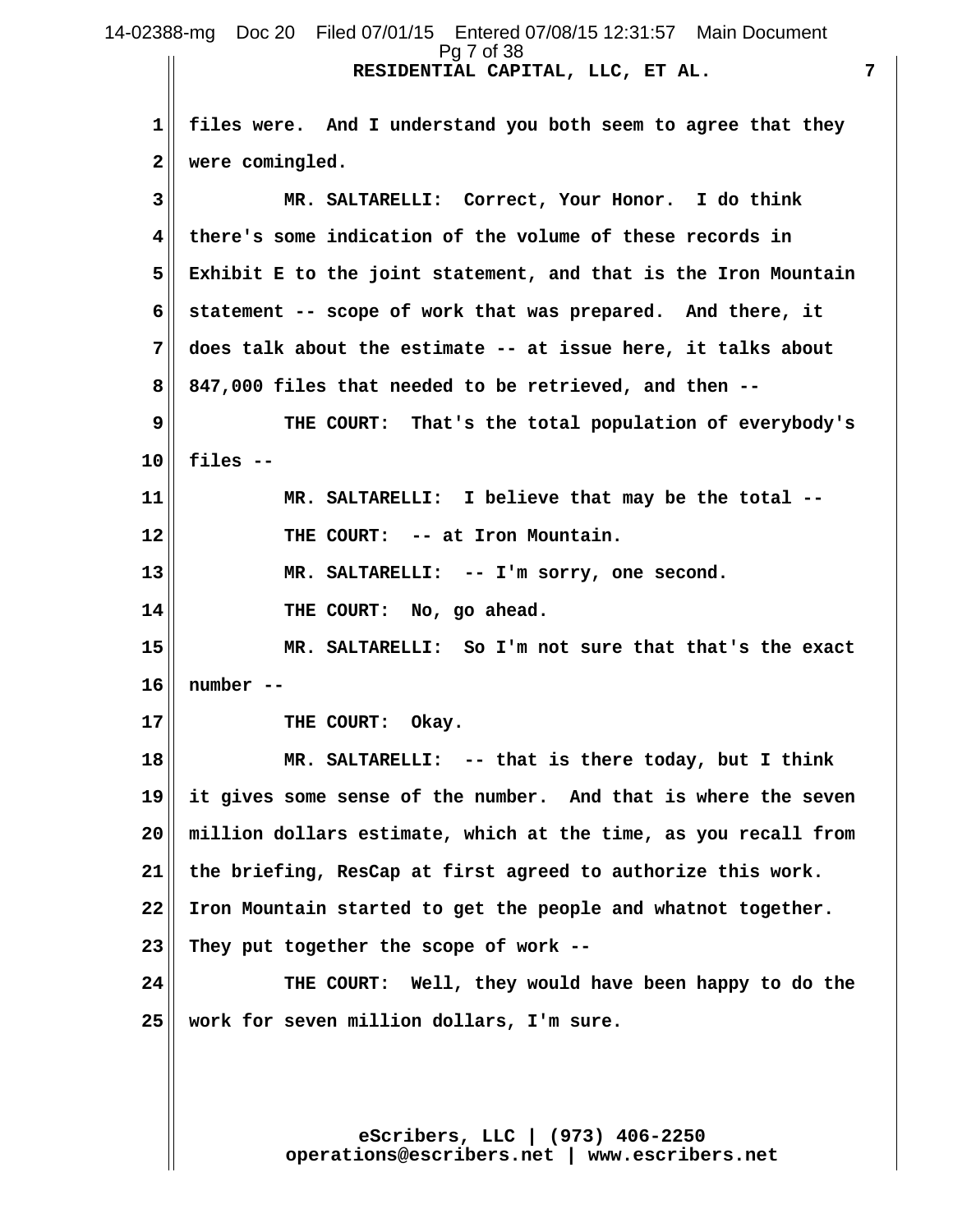**eScribers, LLC | (973) 406-2250 operations@escribers.net | www.escribers.net RESIDENTIAL CAPITAL, LLC, ET AL. 8 1 MR. SALTARELLI: Seven million dollars, yeah. I think 2 we're all in the wrong business, Your Honor. But -- and it was 3 at that point, when the seven-million-dollar figure came out, 4 that ResCap suddenly said --** 5<sup> $\vert$ </sup> THE COURT: Sudden sticker shock.  **6 MR. SALTARELLI: -- wait a minute, sticker shock, and 7 we don't want to do that. 8 So I do think that gives some sense of the volume 9 there. So it's not an insignificant cost to segregate out 10 these files, which ones belong to ResCap and which belong to 11 Ocwen. But -- 12 THE COURT: But let me ask you this. Again -- 13 MR. SALTARELLI: Yes. 14 THE COURT: -- this is not in the stipulation, but I'm 15 just trying to get a sense of this. So the work stopped; the 16 files haven't been segregated. So what's happened in the real 17 world? What happens when Ocwen wants to see a file? What 18 happens when ResCap wants to see a file? 19 MR. SALTARELLI: Well, Your Honor, those file requests 20 continue to be made.** 21 **THE COURT:** By both? **22 MR. SALTARELLI: By both sides. Because there may be 23 foreclosure cases -- 24 THE COURT: Sure. 25 MR. SALTARELLI: -- cases -- yeah. And those files** 14-02388-mg Doc 20 Filed 07/01/15 Entered 07/08/15 12:31:57 Main Document Pg 8 of 38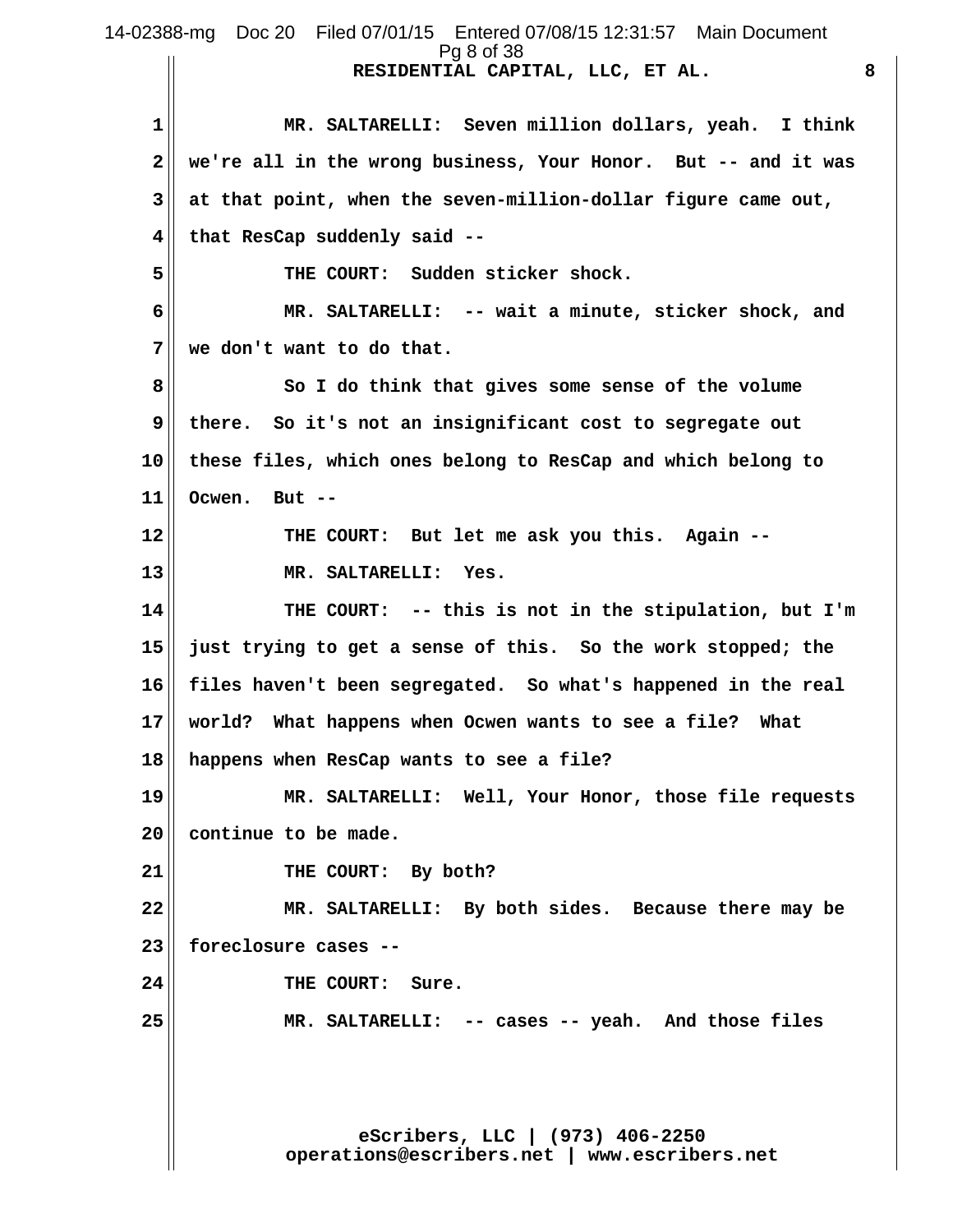**RESIDENTIAL CAPITAL, LLC, ET AL. 9** 14-02388-mg Doc 20 Filed 07/01/15 Entered 07/08/15 12:31:57 Main Document Pg 9 of 38

 **1 need to be made. That's correct. And Iron Mountain will pull 2 those files. And there are various charges associated with it. 3 So those files continue to be comingled as of today. 4 They --**

 **5 THE COURT: So why did they have to be segregated if a 6 request to pull files could be made and Iron Mountain would 7 dutifully -- if the Trust requested a file for a loan that 8 remained behind, they get the file, and if Ocwen wants them, 9 Ocwen gets it.**

**10 MR. SALTARELLI: Well, Your Honor, from Ocwen's 11 perspective, obviously, if the files continue to be stored at 12 Iron Mountain, Iron Mountain charges for the storage of these 13 files. It's not an insignificant amount of money. I believe 14 there's a statement to the effect of 110,000 or so, at least, 15 with respect to Iron Mountain. So the storage fees are 16 significant, and Ocwen would prefer not to have the files 17 stored there.**

**18 THE COURT: What were you -- what was Ocwen going to 19 do if the files were segregated and --**

**20 MR. SALTARELLI: It was going to move them either to 21 its own location -- it was going to store some of them 22 digitally so they didn't incur those kind of fees.**

**23 THE COURT: Right.**

**24 MR. SALTARELLI: So that's the issue there, that to 25 the extent they continue to remain at Iron Mountain and are**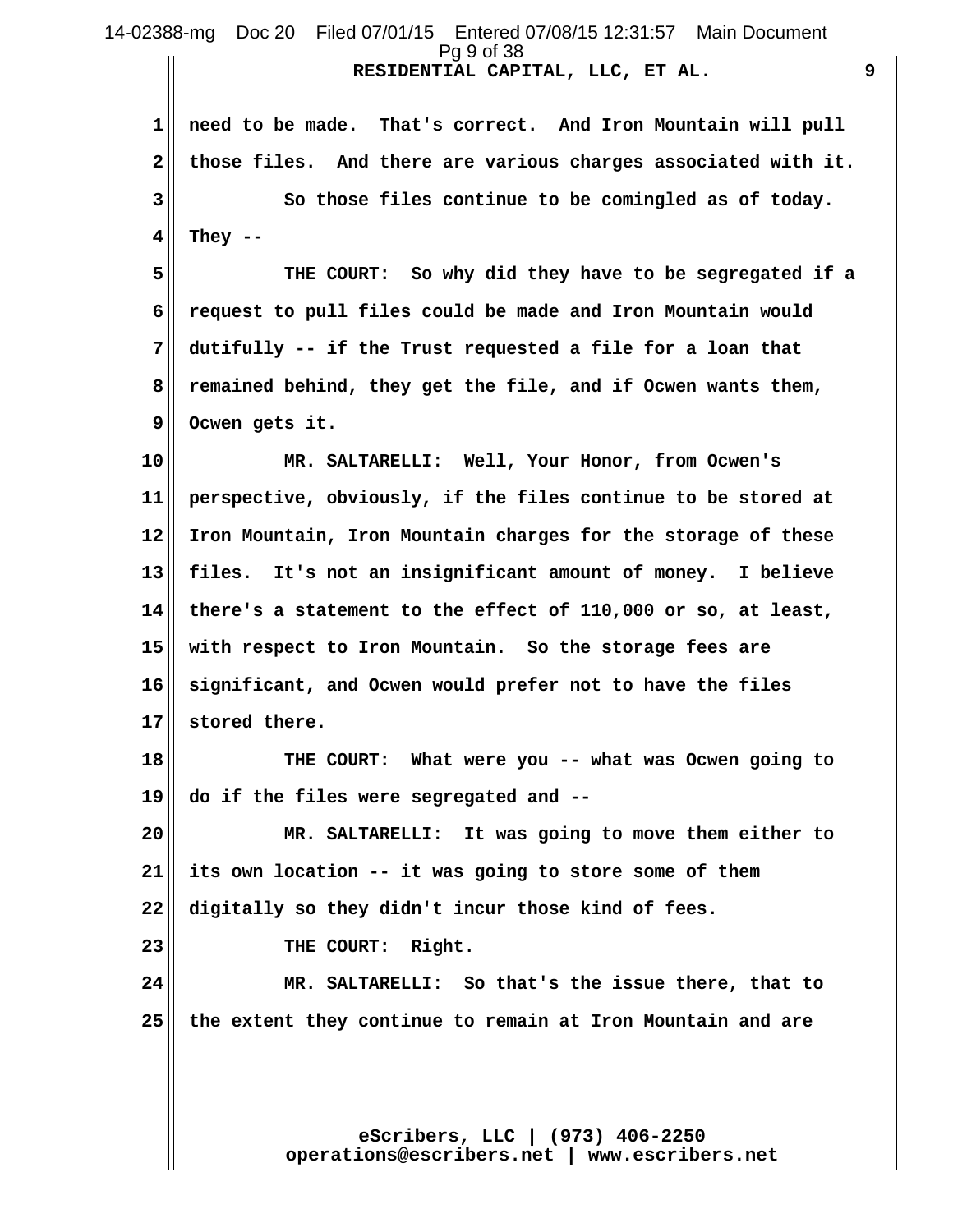### **RESIDENTIAL CAPITAL, LLC, ET AL. 10** 14-02388-mg Doc 20 Filed 07/01/15 Entered 07/08/15 12:31:57 Main Document Pg 10 of 38

 **1 subject to being pulled, there is a storage fee associated with 2 it. And Ocwen's view is that on the basis of the RM SOW, it 3 has the right to have them removed to a location of its choice 4 or electronically, or whatever, at ResCap's cost, and then not 5 have to incur ongoing storage costs.**

 **6 THE COURT: So I'm just curious. I have to say -- I 7 mean, I'll decide -- there are cross motions; I'll go ahead and 8 decide it. It's sort of -- I don't understand how this hasn't 9 gotten worked out, but put that aside, okay?**

**10 Did -- well, let me not ask that. Go ahead.**

**11 MR. SALTARELLI: Well, Your Honor, I would just go 12 back to my earlier point, which is that the purpose of this RM 13 SOW, was that on an ongoing basis, Ocwen would provide certain 14 services with respect to servicing files that had been retained 15 and not transferred, for which Ocwen would be compensated under 16 the various schedules as set forth in the TSA.**

**17 THE COURT: So why don't you just move all the files, 18 and then when you have to do some services for the Trust with 19 respect to loans they kept you have a schedule that says how 20 much you get paid for it?**

**21 MR. SALTARELLI: Why don't we move -- 22 THE COURT: Yes.**

**23 MR. SALTARELLI: -- the files, Your Honor? Well, if 24 we did, Iron Mountain won't do that unless they're paid.**

**25 THE COURT: No, take all the files from Iron Mountain**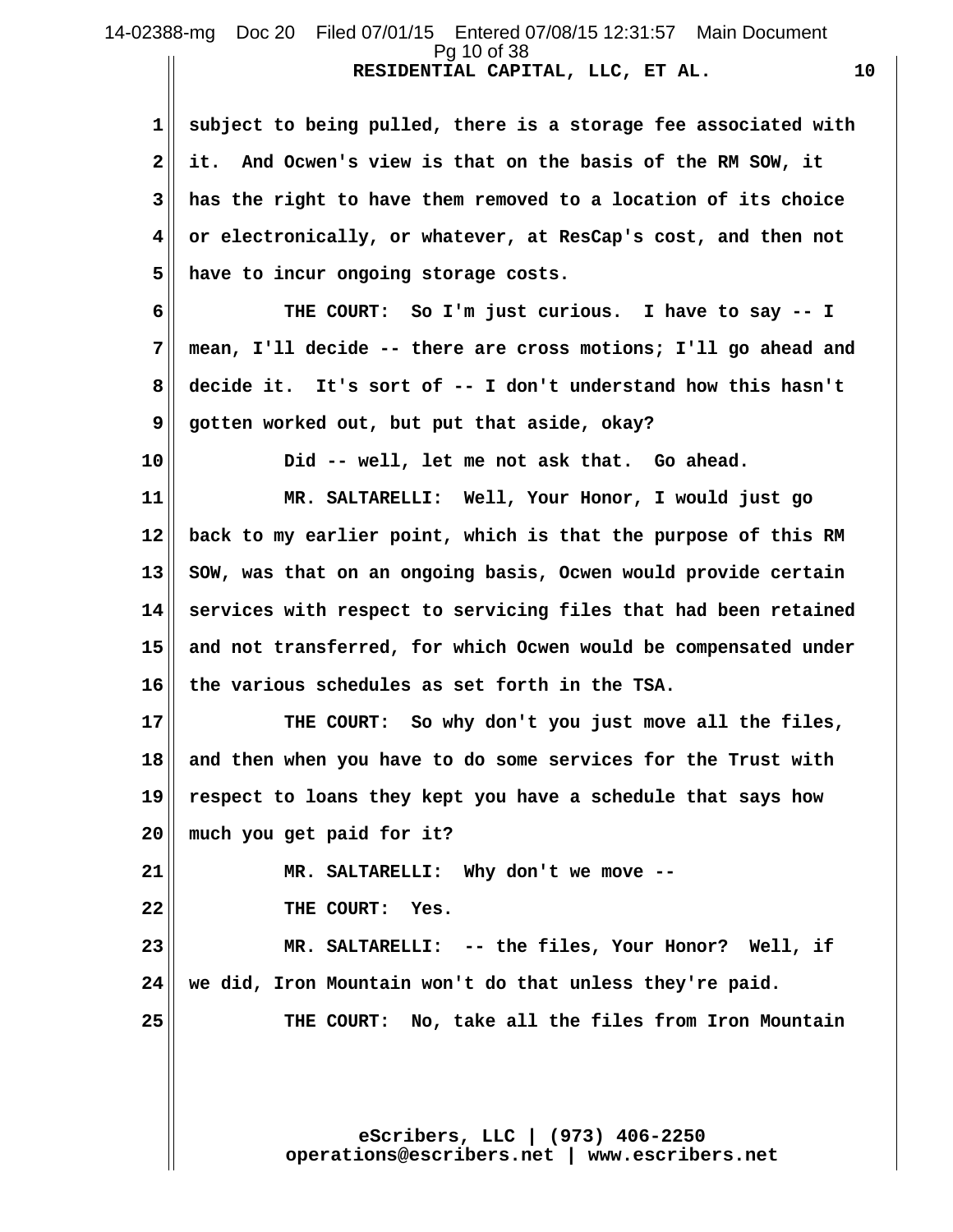### **RESIDENTIAL CAPITAL, LLC, ET AL. 11** 14-02388-mg Doc 20 Filed 07/01/15 Entered 07/08/15 12:31:57 Main Document Pg 11 of 38

 **1 and do what you will with it. When ResCap asks Ocwen to 2 perform services with respect to loans that they retained, you 3 charge them for it. And so you don't pay the storage charges. 4 MR. SALTARELLI: Well, Your Honor, that wouldn't 5 resolve the issue of Iron Mountain's charges to pull these 6 files, remove them. There may be -- may be -- some issue about 7 reducing the cost if they don't have to segregate those files, 8 but there's still --**

 **9 THE COURT: What was -- you made the request -- let's 10 assume the files were segregated by them and you say Ocwen was 11 going to remove its files. What was -- what charges could Iron 12 Mountain make and who would be responsible? So this 13 group --they segregate them. This group's Ocwen's, you want to 14 remove them, put them in your own storage, what were the 15 charges that Iron Mountain was permitted to make, and who was 16 supposed to pay them?**

**17 MR. SALTARELLI: Well, at that point, Your Honor, the 18 remaining files would have been ResCap's responsibility. So 19 any storage fees related to that --**

**20 THE COURT: Was Ocwen -- was Iron Mountain -- was 21 there a schedule of charges that Iron Mountain could charge 22 Ocwen for giving you your files back?**

**23 MR. SALTARELLI: It is not my understanding that that 24 existed, Your Honor.**

**25 THE COURT: All right.**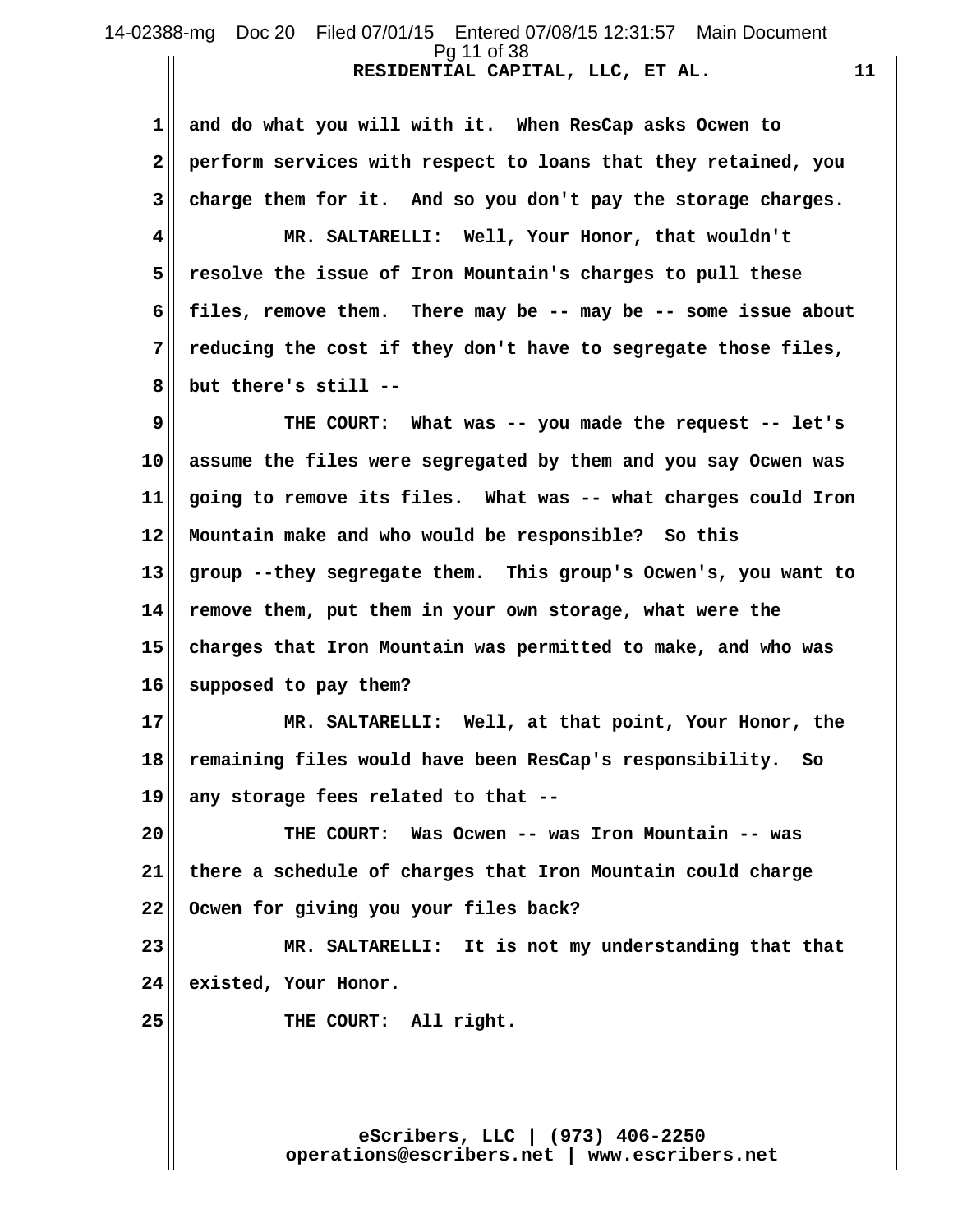14-02388-mg Doc 20 Filed 07/01/15 Entered 07/08/15 12:31:57 Main Document Pg 12 of 38

**RESIDENTIAL CAPITAL, LLC, ET AL. 12**

 **1 MR. SALTARELLI: What was contemplated here, at one 2 point, was the provision to Iron Mountain of a listing of which 3 files belong to Ocwen and which files belong to ResCap. That 4 would have been necessary also, obviously, for the segregation. 5 THE COURT: Um-hum. 6 MR. SALTARELLI: But I am not aware that there is a 7 separate -- or sort of an itemization of the charges with**

 **8 respect to each. All I can say is that whatever the charges 9 were if the files had been removed when Ocwen asked for that to 10 happen, they would have taken care of those files; and the 11 remaining fee, which would be less than 110,000, I assume, 12 would have been the responsibility of ResCap, Your Honor.**

**13 THE COURT: Okay, go ahead.**

**14 MR. SALTARELLI: Okay. So my only point is, Your 15 Honor, that given that is the structure and nature of the -- 16 and the purpose of the RM SOW, so when you look at the 17 assumption and dependencies, it is clear that that is not a 18 service that can be provided to or accepted at its own option 19 by ResCap, but rather it's a fundamental premise to the SOW 20 itself -- to the RM SOW and to the TSA.**

**21 THE COURT: Okay, well, the files have to be 22 segregated, and the ones that belong to Ocwen, you get. 23 MR. SALTARELLI: Correct, Your Honor. Because -- 24 THE COURT: That's your position? 25 MR. SALTARELLI: Correct, Your Honor. Because that is**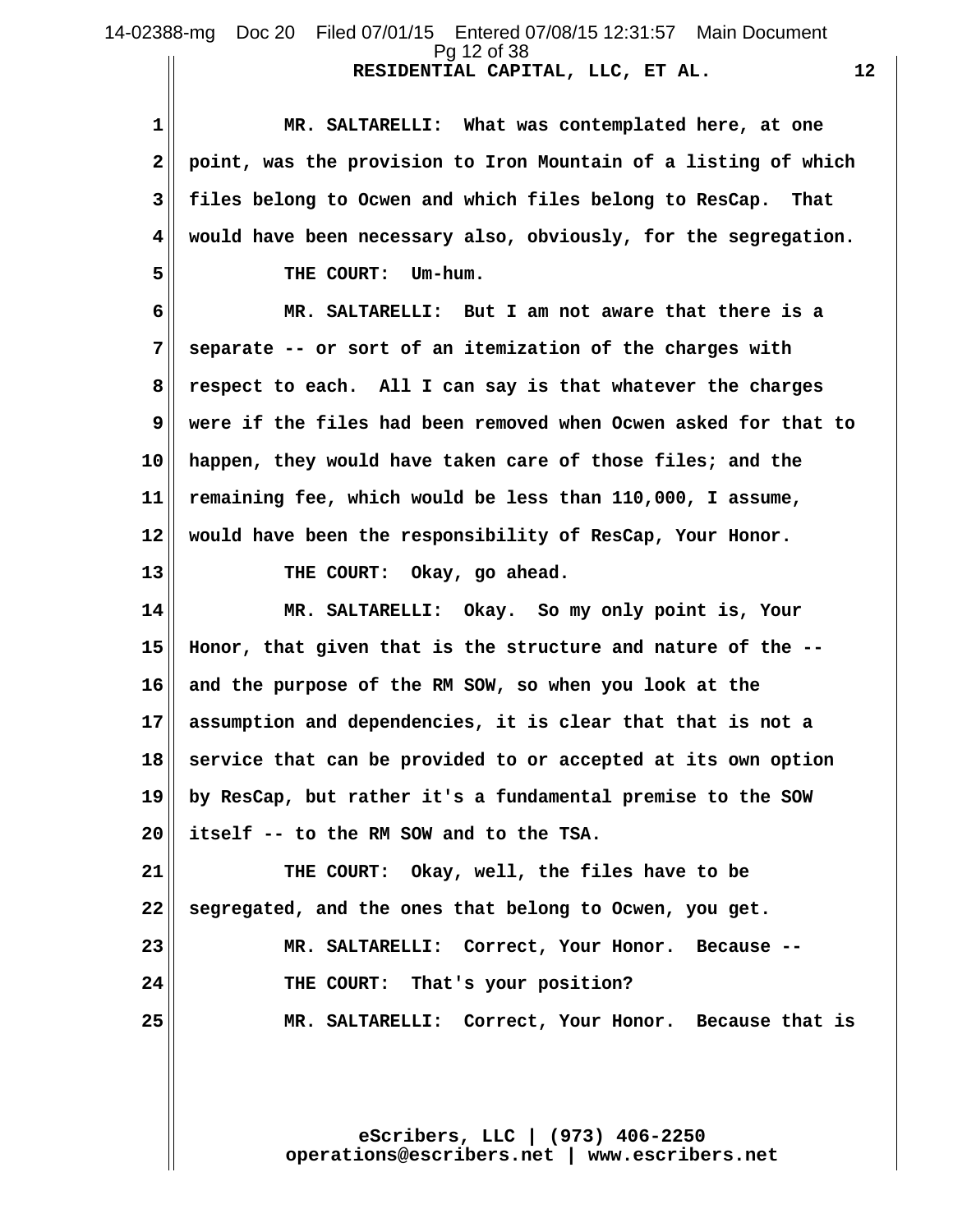## **RESIDENTIAL CAPITAL, LLC, ET AL. 13** 14-02388-mg Doc 20 Filed 07/01/15 Entered 07/08/15 12:31:57 Main Document Pg 13 of 38

 **1 what the nature of the asset purchase agreement was. There is 2 nothing inconsistent with that interpretation of section 5.1 3 and the other provisions that have been cited by ResCap in the 4 case, specifically section 3.4 of a totally separate agreement. 5 And that's been fully briefed and I won't get into that, but -- 6 THE COURT: When was the segregation supposed to have 7 been completed? 8 MR. SALTARELLI: Within eighteen months of the 9 effective date of the TSA, Your Honor. 10 THE COURT: And that would have been when? 11 MR. SALTARELLI: And that -- it's a good point. 12 Because that would have been approximately August of 2014. And 13 when you go -- because the TSA's effective date was mid-14 February of 2013. When you go to the schedules in the case, 15 Schedule A(2) lists the expected termination date of the RM 16 SOW -- Schedule A(1), I should say. This is with respect to 17 ResCap's obligations to Ocwen. And the expected termination 18 date listed there for the records management services SOW, 19 which is referred to as -- or involving storage cost 20 reimbursement from ResCap to Ocwen, is listed as August 31, 21 2014, which is consistent with section 5.1, which says, "within 22 eighteen months of the effective date," which would be roughly 23 August 2014, Your Honor.**

**24 THE COURT: What's the total of the storage charges 25 that have accrued since August of 2014?**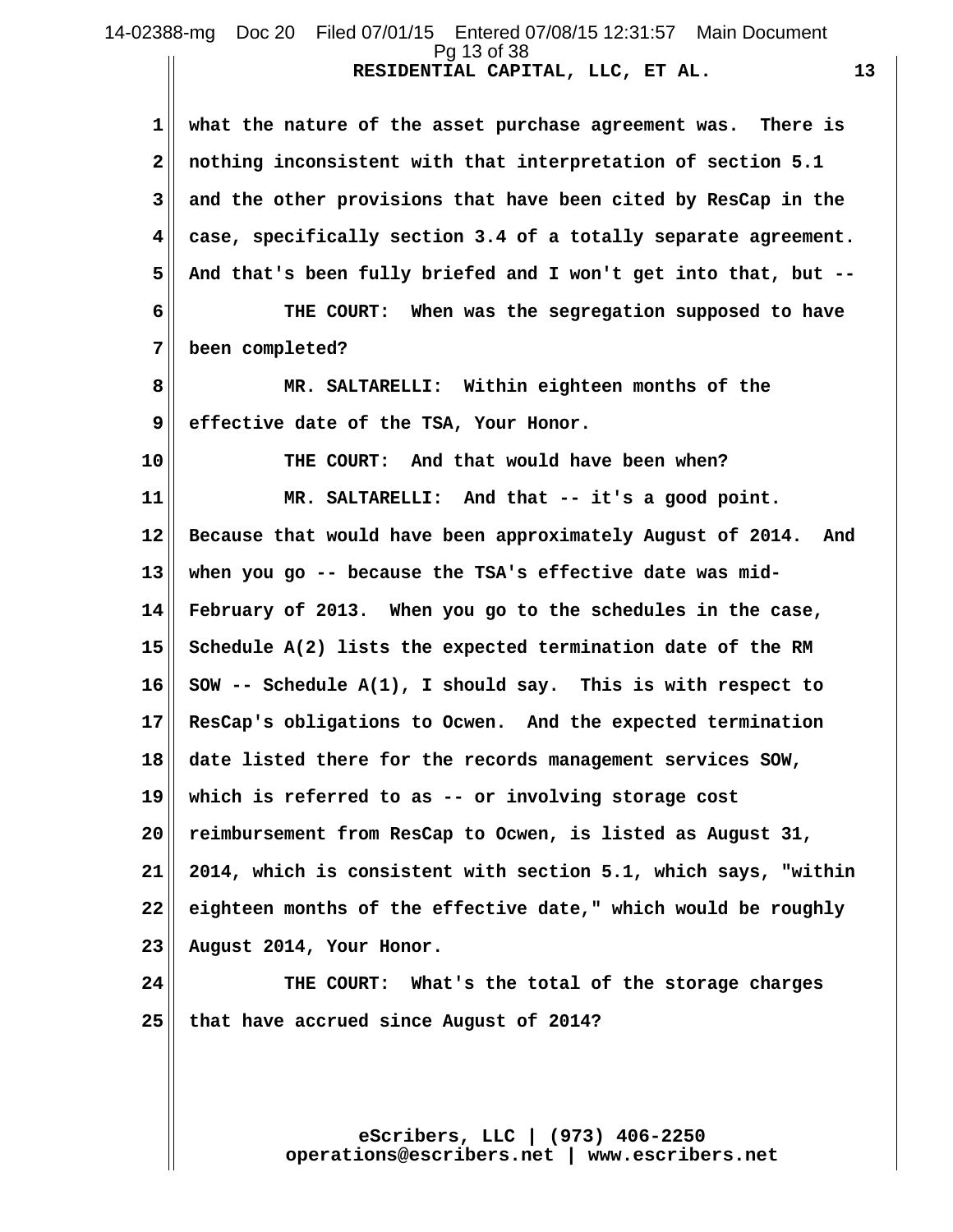|    | 14-02388-mg Doc 20 Filed 07/01/15 Entered 07/08/15 12:31:57 Main Document<br>Pg 14 of 38 |
|----|------------------------------------------------------------------------------------------|
|    | RESIDENTIAL CAPITAL, LLC, ET AL.<br>14                                                   |
| 1  | MR. SALTARELLI: Since that time, Your Honor?                                             |
| 2  | THE COURT:<br>Yes.                                                                       |
| 3  | MR. SALTARELLI: I don't know. I believe the total                                        |
| 4  | now is over ten million dollars, correct? One moment.                                    |
| 5  | THE COURT: I think it was like a million-and-a-half                                      |
| 6  | that we were talking about but --                                                        |
| 7  | MR. SALTARELLI: So, well, Your Honor, it is that                                         |
| 8  | 100,000 dollars per month figure. So since August of 2014,                               |
| 9  | you're talking maybe an additional one million dollars or so,                            |
| 10 | based on that. And that's an approximation I'm basing solely                             |
| 11 | on the 110,000-dollar-per-month figure, Your Honor.                                      |
| 12 | THE COURT:<br>Okay.                                                                      |
| 13 | MR. SALTARELLI: Okay. Unless the Court has any                                           |
| 14 | other -- yes?                                                                            |
| 15 | THE COURT: No, no, let me -- I'm just trying to                                          |
| 16 | understand. Really what -- are you telling me that what this                             |
| 17 | dispute is really about is the million dollars of storage                                |
| 18 | charges that's accrued since the time when you say that you                              |
| 19 | should have gotten your files?                                                           |
| 20 | MR. SALTARELLI: No, Your Honor. Because the fees                                         |
| 21 | that have been estimated by Iron Mountain, include fees for                              |
| 22 | segregating all of these files and repackaging them and storing                          |
| 23 | them. And it's a very elaborate process to do that. So that                              |
| 24 | is at least a seven-million-dollar figure, which was the                                 |
| 25 | estimate given at that time by Iron Mountain.                                            |
|    |                                                                                          |
|    |                                                                                          |

**eScribers, LLC | (973) 406-2250 operations@escribers.net | www.escribers.net**

 $\prod$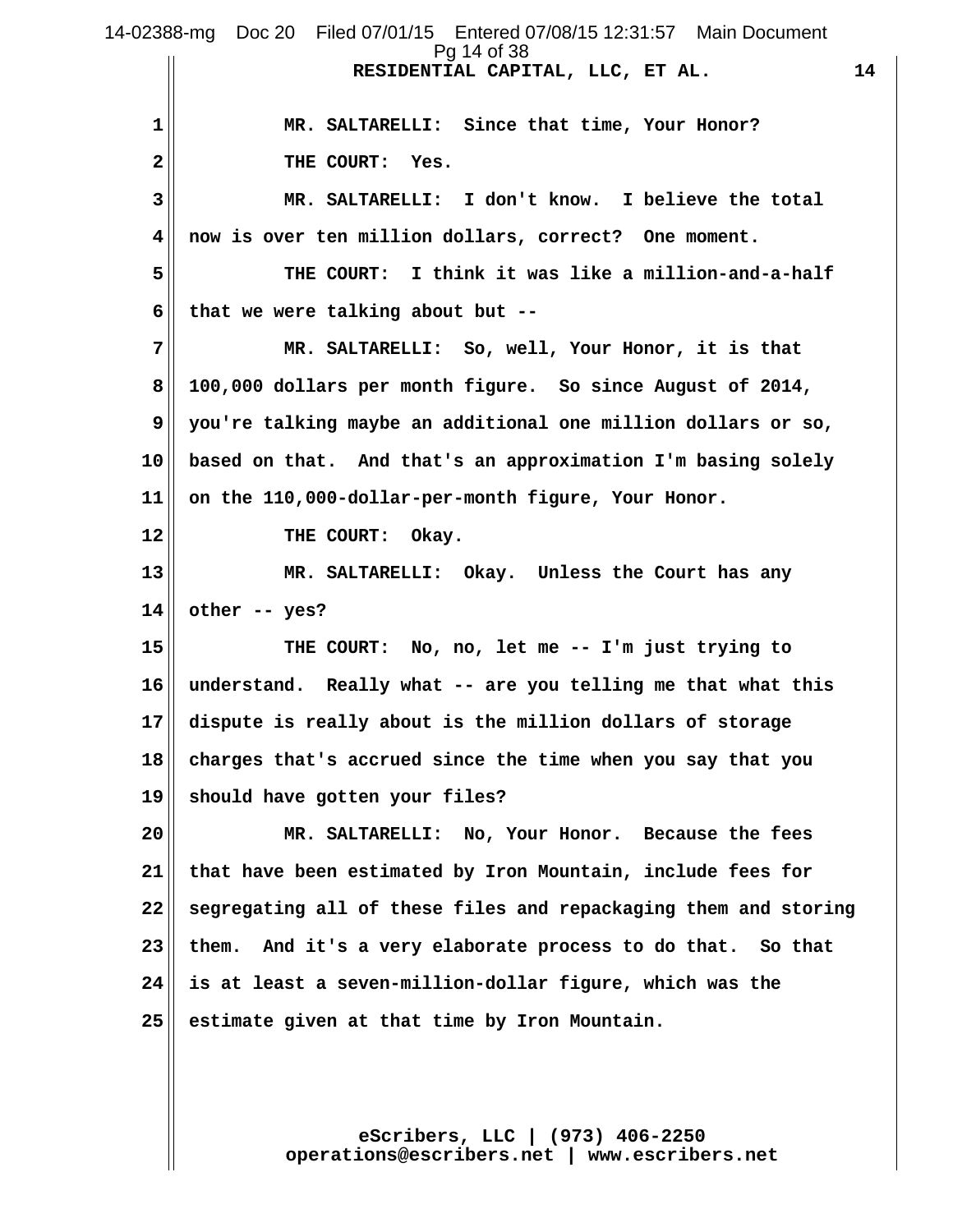1 THE COURT: Okay.  **2 MR. SALTARELLI: Ocwen's position is that -- on its 3 claim for a declaratory judgment, that it is asking for a 4 declaratory judgment that it is entitled to have ResCap bear 5 those costs under section 5.1. As we've pointed out in the 6 briefing, Your Honor, it probably is necessary and appropriate 7 to have some kind of an accounting part of this process after a 8 declaratory judgment is granted or summary judgment is granted, 9 for the parties to try to work out exactly any splitting of the 10 costs, per se. And that is, we believe, a proper subject for 11 an accounting at the end of the case. 12 THE COURT: Okay, thanks, Mr. Saltarelli. 13 MR. SALTARELLI: Thank you, Your Honor. 14 THE COURT: Ms. Levitt, are you going to argue? 15 MS. LEVITT: Good after -- can you hear me? Is this 16 on? 17 Good afternoon, Your Honor. I just wanted to answer 18 some of the questions that Your Honor just asked my colleague, 19 and then we will -- if you don't mind, I will tell you why I 20 think that the --** 21 | THE COURT: Sure. **22 MS. LEVITT: -- servicing transfer agreement is what 23 governs here and why this case should be dismissed. 24 One just easy question is, it's about 2.1 million, I 25 believe, in fees, that are owed by Ocwen to ResCap for the**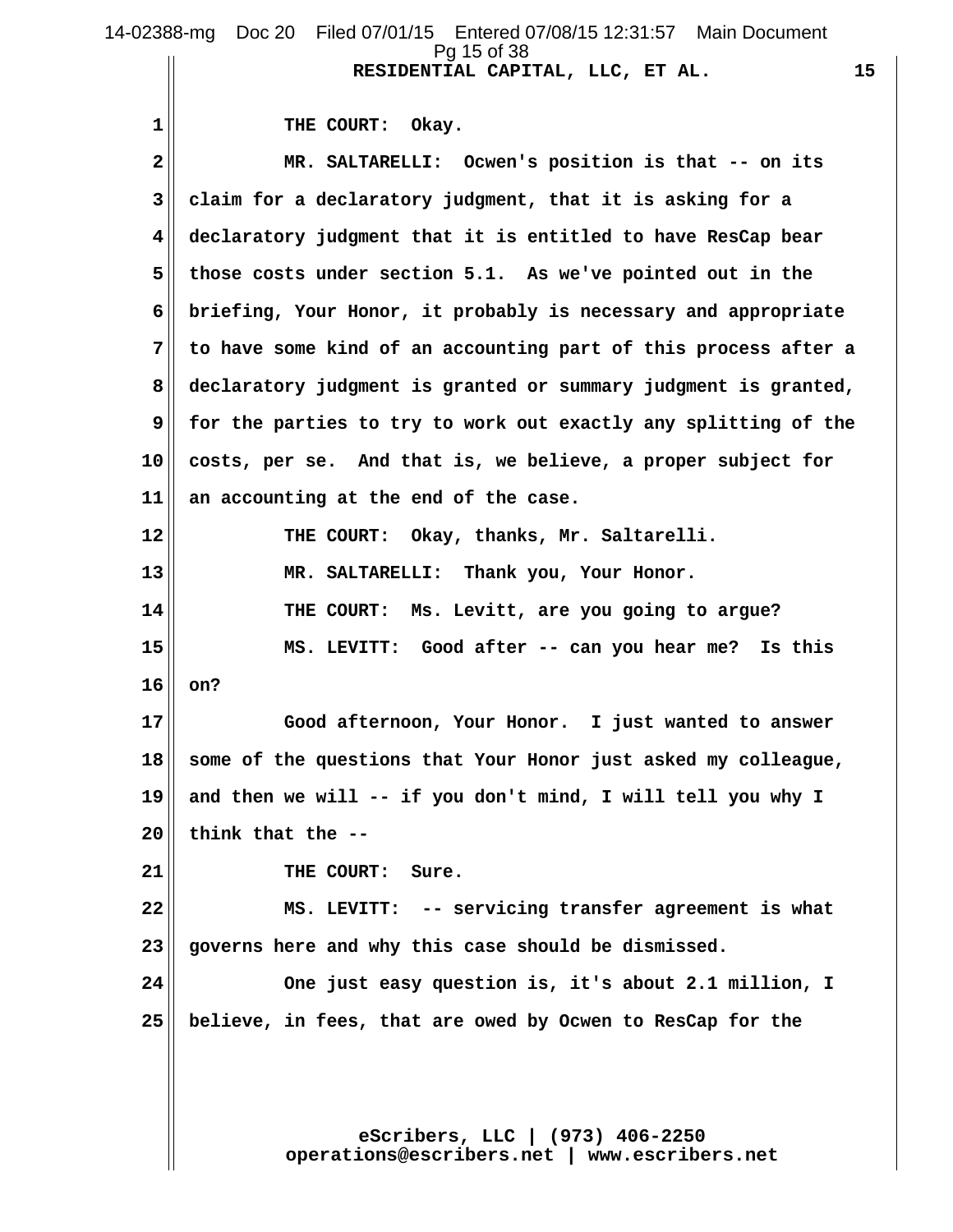#### **RESIDENTIAL CAPITAL, LLC, ET AL. 16** 14-02388-mg Doc 20 Filed 07/01/15 Entered 07/08/15 12:31:57 Main Document Pg 16 of 38

 **1 storage of their files. They have stopped paying invoices 2 since September of 2013.**

 **3 In terms of the actual sort of practical state of 4 where we are, which is what Your Honor asked; for all intents 5 and purposes, we don't understand why this case isn't over. We 6 have -- and I would like, if I could, to hand to the Court and 7 to Ocwen's counsel -- we have transferred all of Ocwen's files, 8 pursuant to the servicing transfer agreement. We have also,**  $9$  out of just circumstances and time, segregated out everything **10 that's ResCap's.**

**11 This isn't a surprise. This is a document they've 12 seen before. Can I hand it up to Your Honor?**

**13 THE COURT: Sure, come on up.**

**14 Give me a minute to read it.**

**15 (Pause)**

**16 THE COURT: Okay, go ahead.**

**17 MS. LEVITT: Okay. Your Honor, just backing up for 18 one minute. Your Honor knows that the asset purchase agreement 19 was signed in 2012 -- November of 2012. And pursuant to the 20 transfer of ResCap's servicing platform, there were certain 21 agreements entered into to effectuate that, and those include 22 the servicing transfer agreement and the transition services 23 agreement, just to make very confusing the acronyms. And so 24 that's what we're talking about here.**

**25 Under the servicing transfer agreement, which**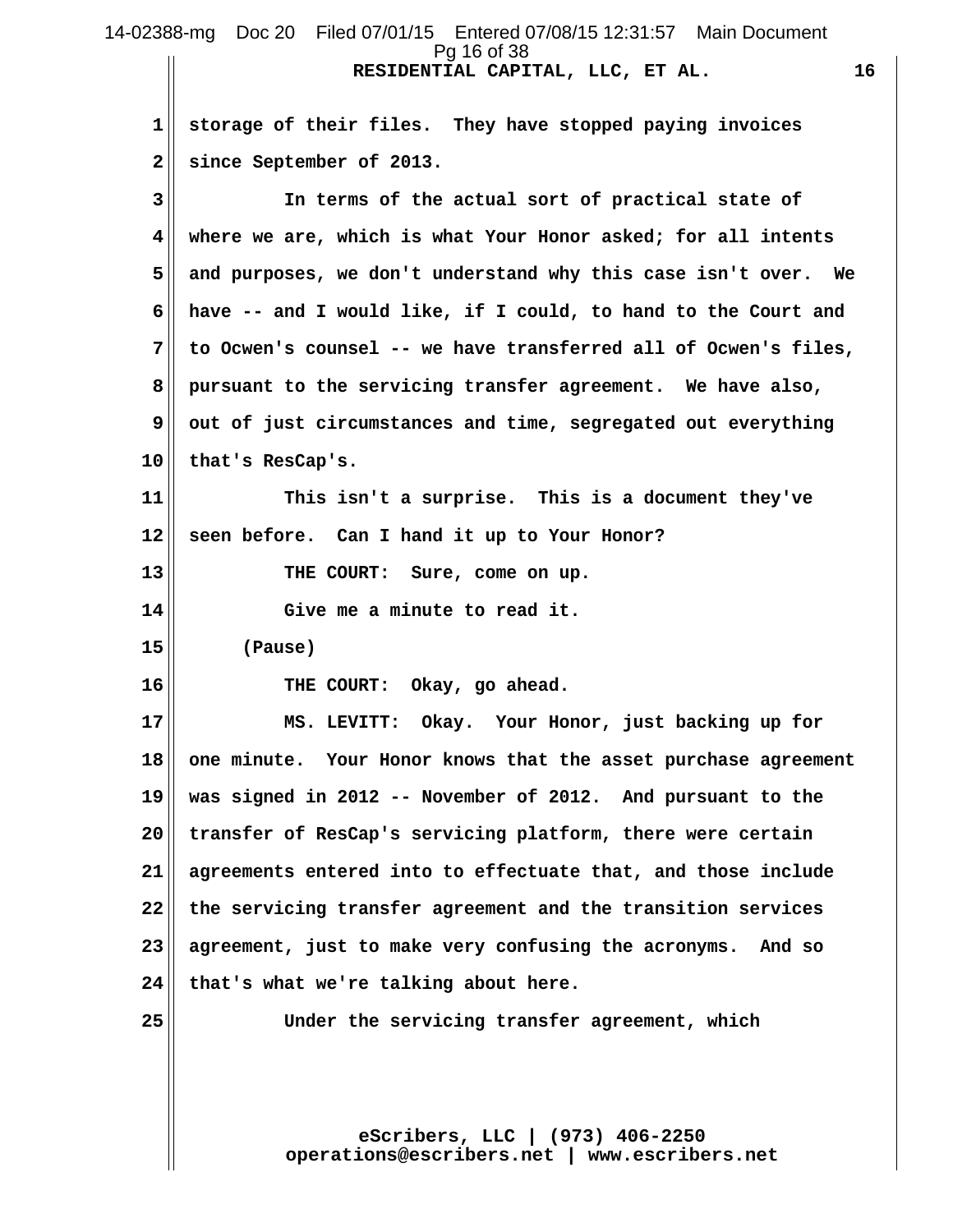#### **RESIDENTIAL CAPITAL, LLC, ET AL. 17** 14-02388-mg Doc 20 Filed 07/01/15 Entered 07/08/15 12:31:57 Main Document Pg 17 of 38

 **1 specifically was to describe how we were going to transfer the 2 servicing and the documents and files and everything related 3 thereto, there is this provision that has been fully briefed 4 for Your Honor, 5.03, which lays out the scenarios for how to 5 transfer files to Ocwen.**

 **6 One of those scenarios is where the Ocwen and ResCap 7 share a vendor -- here Iron Mountain -- the transfer is 8 complete when we indicate to Iron Mountain that the files 9 should be held for Ocwen's account. On April 29th, as you can 10 see from the e-mail, ResCap did provide to Iron Mountain a list 11 of the loans that belonged to ResCap -- that's the only 12 visibility that we had -- and then the reverse is, everything 13 else is to be held for the account of Ocwen.**

**14 THE COURT: But do you agree that the files in storage 15 at Iron Mountain are comingled, so that providing a list 16 doesn't simply tell -- there isn't one section of the Iron 17 Mountain storage with those files. All the files are 18 comingled; some are yours some are theirs. And so simply 19 providing the list -- I'm not getting to the legal issue that 20 you raise about who bears the cost for doing that segregation, 21 but the segregation is necessary because your files and their 22 files are comingled together. And just providing a list of 23 these are ours, those are yours -- or these are ours, 24 everything else is yours, doesn't result in -- somebody can't 25 just go and say that whole wall of boxes, ship them off to**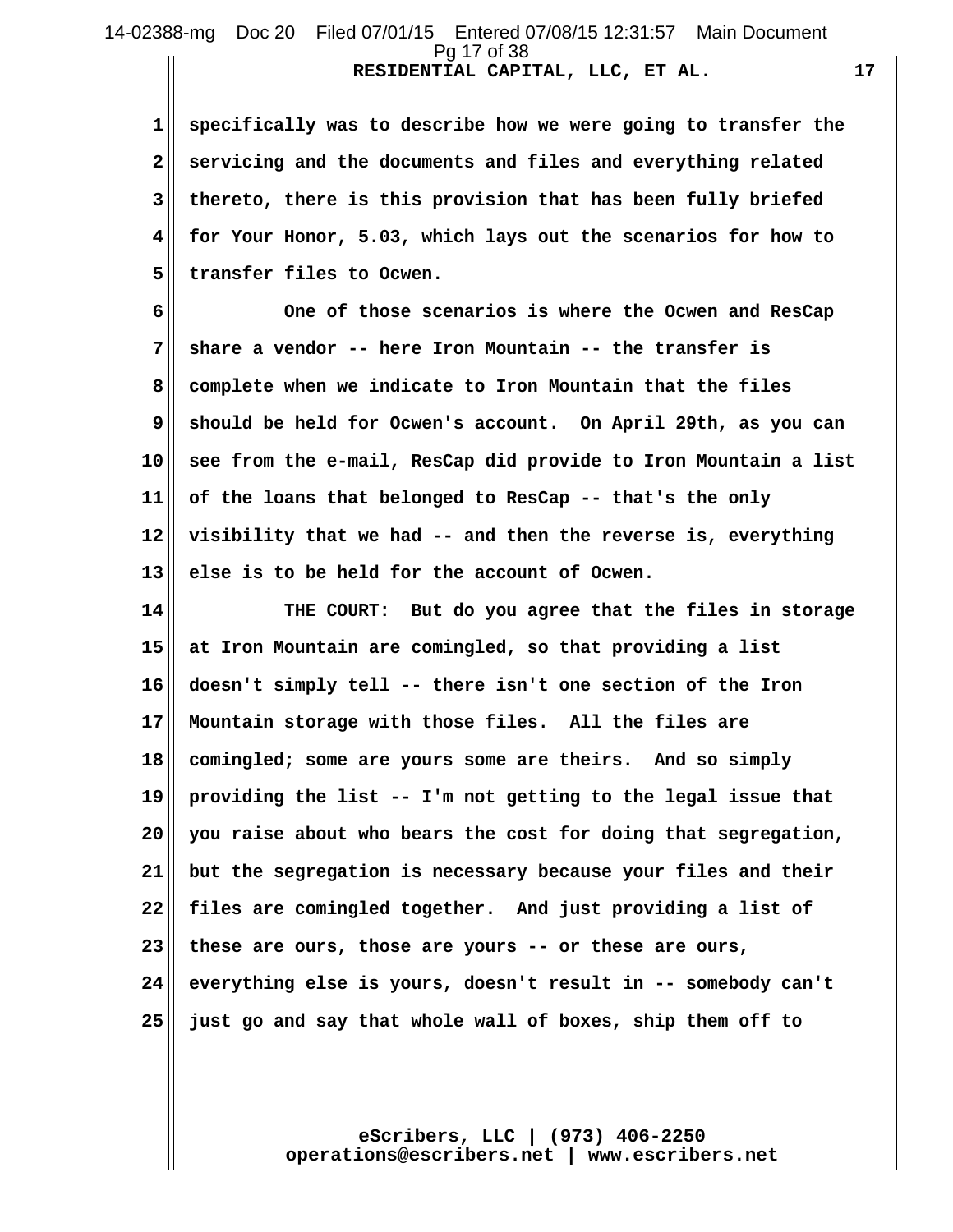**RESIDENTIAL CAPITAL, LLC, ET AL. 18 1 Ocwen. Do you agree with that? 2 MS. LEVITT: Yeah, agree with that in the past they 3 were comingled. But the next part that's in that letter is 4 just from circumstances and time and what has occurred, we have 5 now segregated out -- or are very close and in the process of 6 segregating out what is ResCap's. 7 So there were four categories of loans that ResCap 8 retained, loan files. 1) were the Fannie Mae servicing that we 9 sold to Walter Green Tree. Those have been segregated and 10 removed. 2) are the -- 11 THE COURT: They've been removed; they're no longer in 12 Iron Mountain? 13 MS. LEVITT: They're no longer there. 2) are the 14 loans sold to Berkshire Hathaway. Your Honor, knows about 15 those. Those were removed. They're no longer comingled. 16 3) were excluded deals ResCap maintained the servicing under 17 certain excluded deals. We have been working with Ocwen on 18 that, and my understanding is that we are in the process of 19 removing those -- we're not done, but we are sending those to 20 third parties. 21 THE COURT: How are you going about removing them? 22 MS. LEVITT: How are we -- 23 THE COURT: Yeah. 24 MS. LEVITT: -- removing them? We've hired someone. 25 And I don't know the exact details, but that process is** 14-02388-mg Doc 20 Filed 07/01/15 Entered 07/08/15 12:31:57 Main Document Pg 18 of 38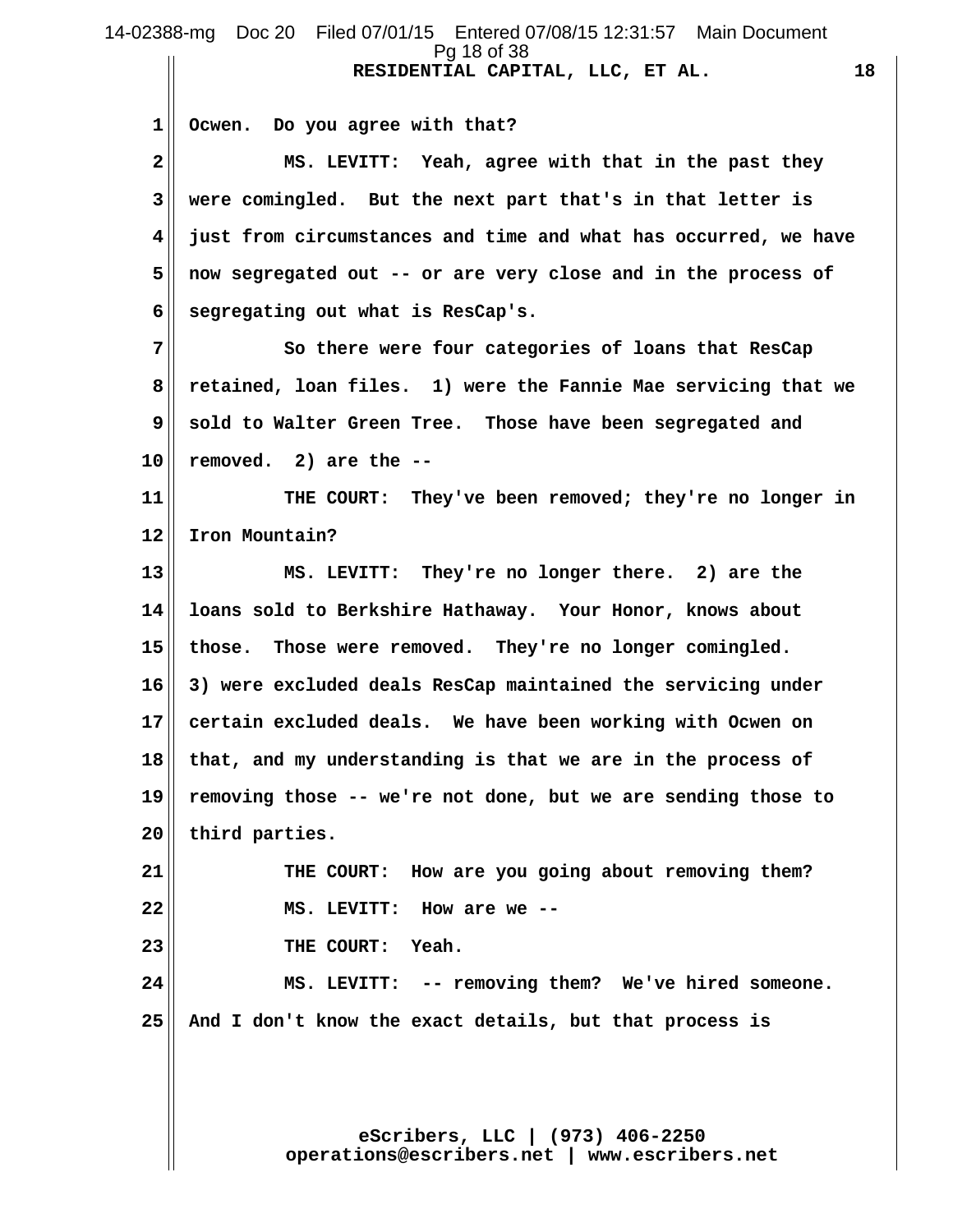**RESIDENTIAL CAPITAL, LLC, ET AL. 19 1 underway at ResCap to remove them. 2 THE COURT: Well, the files physically are at Iron 3 Mountain? 4 MS. LEVITT: And they're physically being removed. 5 THE COURT: And there -- those files are comingled 6 with all of the other loan files that are there, correct? 7 MS. LEVITT: Right. So someone has to pull them out 8 of boxes. 9 THE COURT: Somebody has to go physically -- 10 MS. LEVITT: Yes. 11 THE COURT: -- find and then pull those files? 12 MS. LEVITT: Right. And that is happening.** 13 || THE COURT: Okay. **14 MS. LEVITT: And that, we are doing. 15 THE COURT: When is that supposed to be done. 16 MS. LEVITT: You know, I'd hoped it'd be done by the 17 time I came here today, but I understand it's still in the 18 process. I guess it takes a while to pull documents out of -- 19 THE COURT: I'm sure it does. That's why -- 20 MS. LEVITT: -- out of warehouses. 21 THE COURT: -- Iron Mountain was going to charge a lot 22 of money to do it. 23 MS. LEVITT: Right. And we don't believe, Your Honor, 24 we have, as we've indicated, any obligation to be doing this. 25 But we are.** 14-02388-mg Doc 20 Filed 07/01/15 Entered 07/08/15 12:31:57 Main Document Pg 19 of 38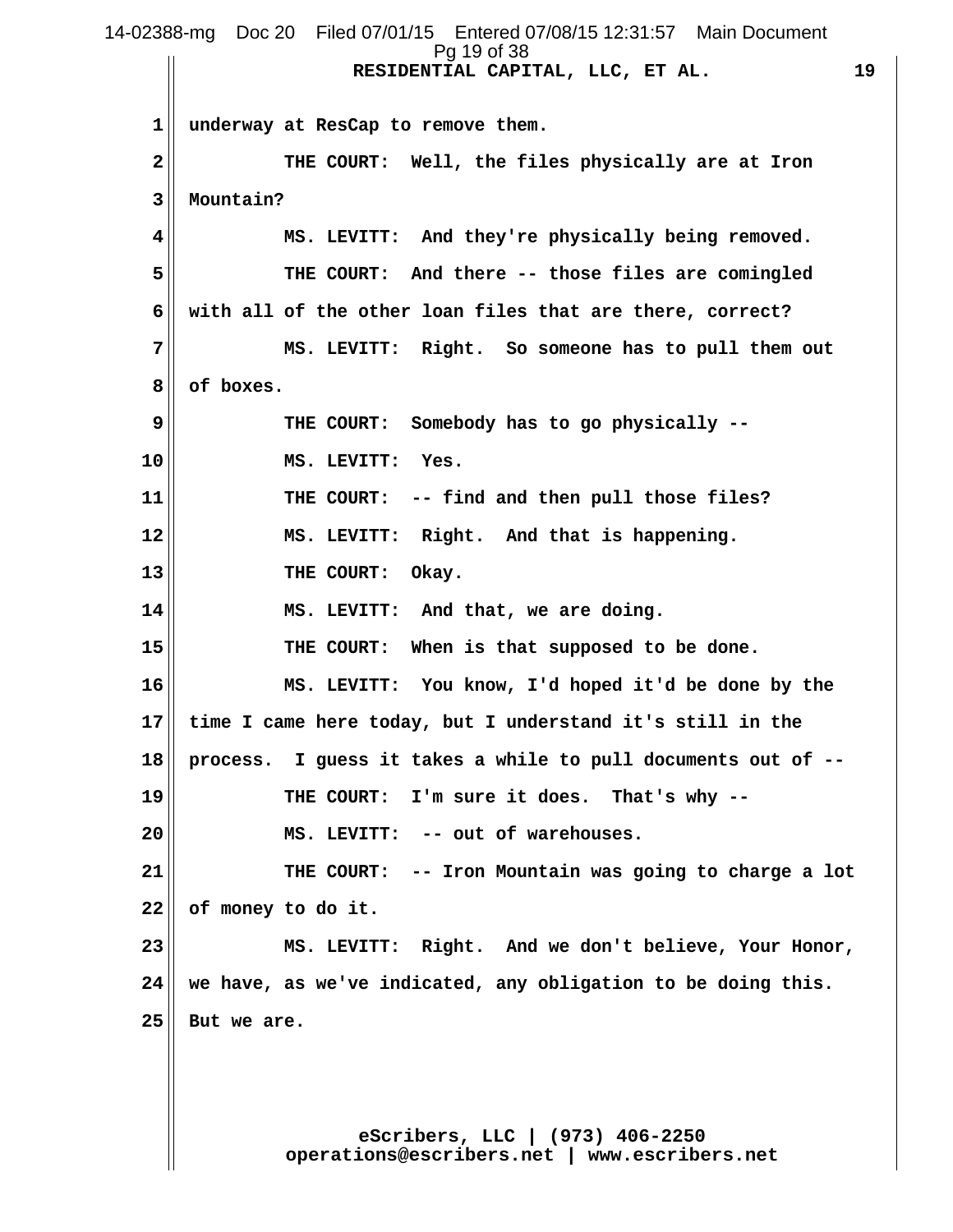**RESIDENTIAL CAPITAL, LLC, ET AL. 20 1 THE COURT: I'm not -- that's a different issue.** 2<sup>|</sup> MS. LEVITT: Okay.  **3 THE COURT: I'm just -- 4 MS. LEVITT: Right, yeah. 5 THE COURT: -- I'm just trying to understand what it 6 is you're all fighting about. 7 MS. LEVITT: Yes, me too. And then the last one is 8 servicing of loans owned by Ally. Ally is segregating those. 9 So Ally actually is going and removing those by themselves. 10 THE COURT: They're going to the Iron Mountain 11 facility -- 12 MS. LEVITT: Correct. 13 THE COURT: -- somebody's pulling -- 14 MS. LEVITT: Yes. 15 THE COURT: -- those files. And when's that -- 16 MS. LEVITT: And that's not done. 17 THE COURT: -- supposed to be done? 18 MS. LEVITT: They're negotiating with Iron Mountain on 19 the fees. Ally can negotiate fees. So that part is being 20 done. At that point, Your Honor - 21 THE COURT: But you don't know when it's going to be 22 completed? 23 MS. LEVITT: I hope soon. I don't have an exact date, 24 but my understanding is, in the near future those, as well, 25 will be gone.** 14-02388-mg Doc 20 Filed 07/01/15 Entered 07/08/15 12:31:57 Main Document Pg 20 of 38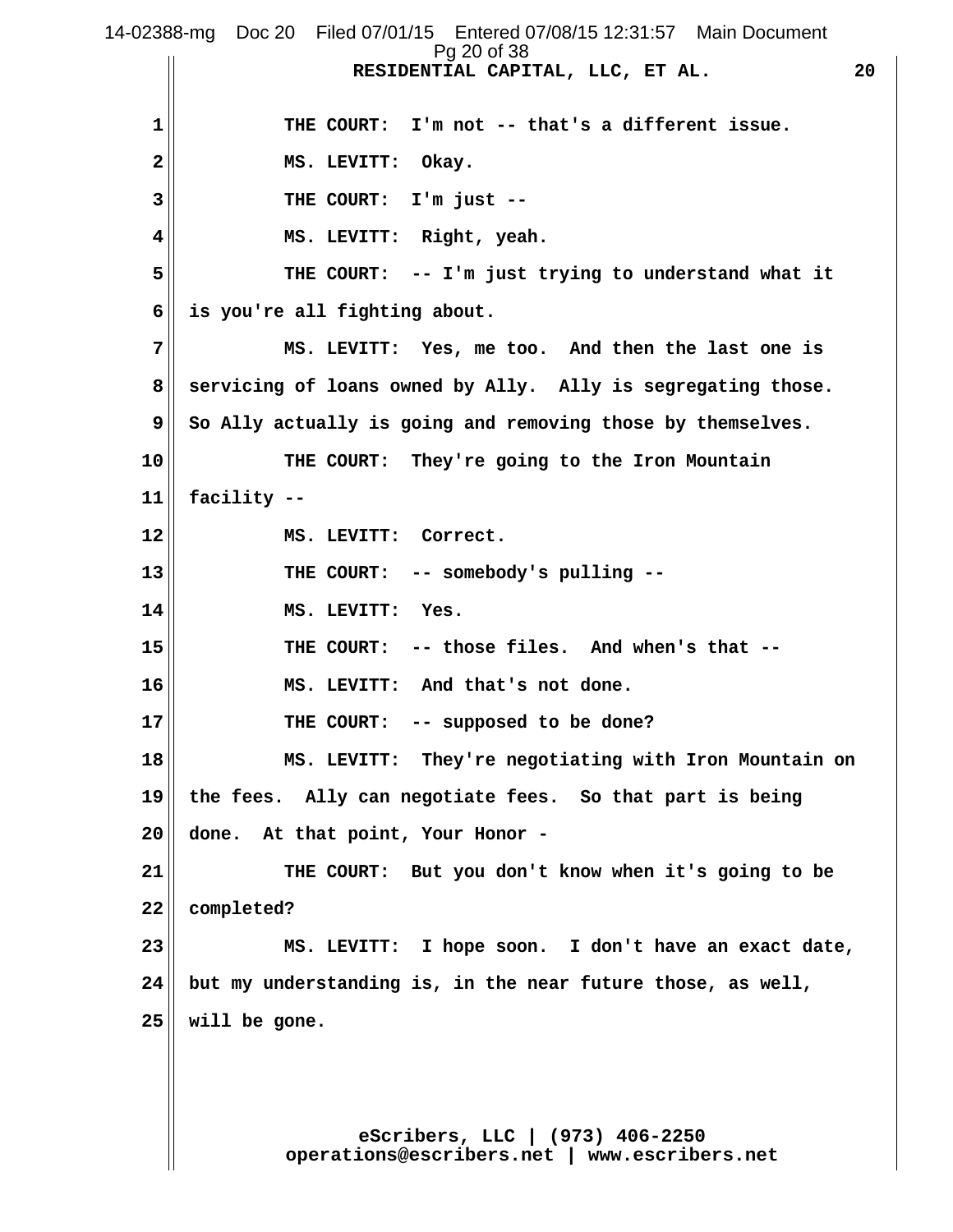**RESIDENTIAL CAPITAL, LLC, ET AL. 21** 14-02388-mg Doc 20 Filed 07/01/15 Entered 07/08/15 12:31:57 Main Document Pg 21 of 38

 **1 THE COURT: Can I ask why it took ResCap so long to 2 remove its files? When did it -- when were you -- well, you're 3 not completed, so -- I'm just trying to understand. When was 4 the removal of, I'll call them, the ResCap files for -- I think 5 you know what I mean. 6 MS. LEVITT: Um-hum. 7 THE COURT: When was the removal of those files 8 substantially completed, physically? 9 MS. LEVITT: When will be, the last two buckets? 10 THE COURT: No. When -- you're saying -- so it's not. 11 Do you have any idea of the number of files that remain? 12 MS. LEVITT: Yes, my understanding is that there 13 approximately 5 million loan files at Iron Mountain that we're 14 talking about, and approximately 200,000 are those that are 15 still in the process of being removed. 16 THE COURT: That belong to -- 17 MS. LEVITT: That belong to either Ally or ResCap, and 18 so we're removing those. 19 Your Honor, it is our understanding, at that point, 20 then we are no -- we have no obligations -- we didn't have them 21 in the first place, but there's certainly nothing more that 22 ResCap can be or should be doing at that time. We have -- I 23 think the reason it took so long is because we didn't think it 24 was our obligation; but it's easier just to remove -- 25 THE COURT: When did you start pulling them?**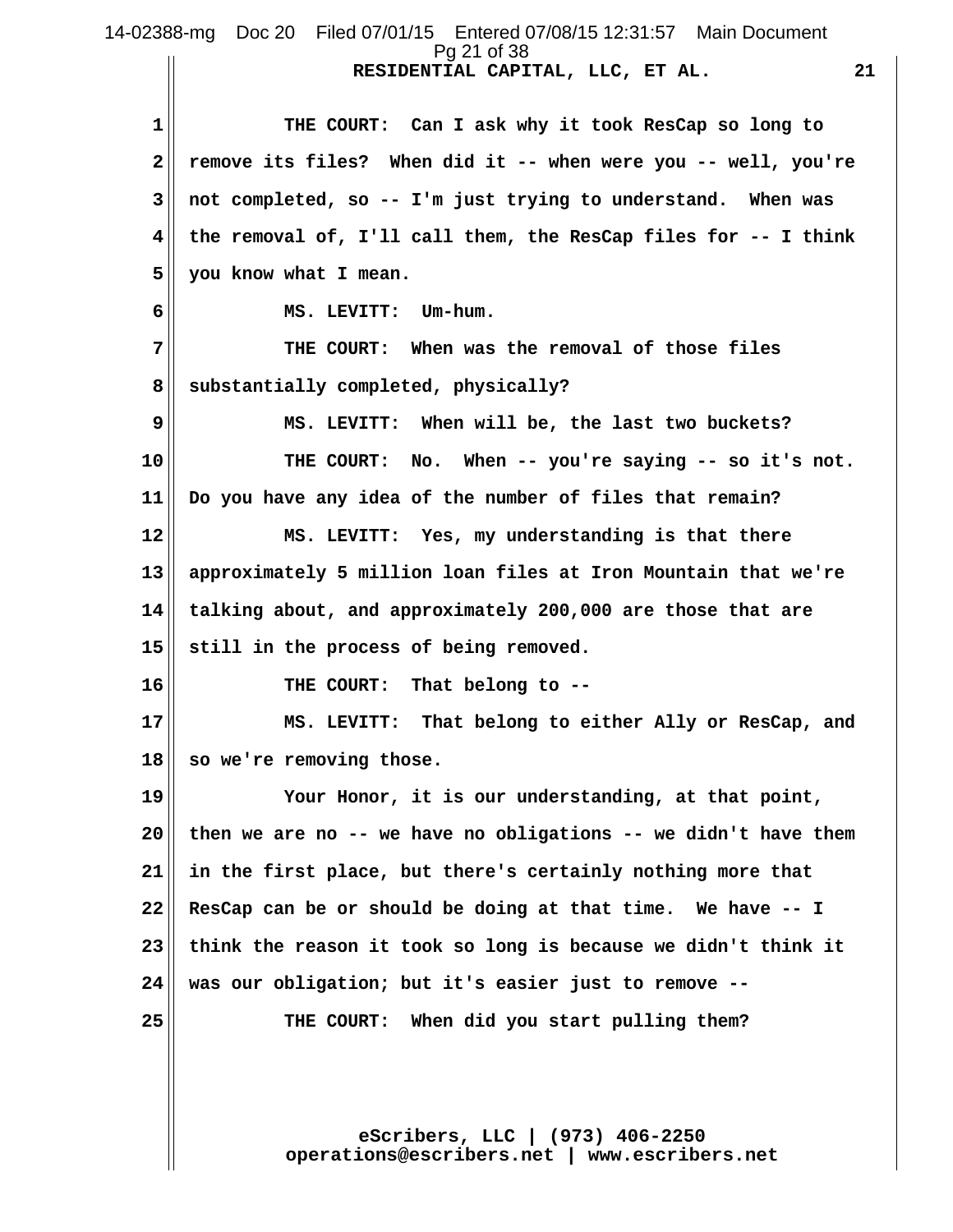**RESIDENTIAL CAPITAL, LLC, ET AL. 22** 1 MS. LEVITT: Well, it does depend on the category.  **2 The first two happened more quickly. The last two, we've been 3 working with Ally, so I would say over the last year, that 4 process -- I mean, the negotiations of it. But now the pulling 5 is actually happening, if that makes sense. 6 And if I -- 7 THE COURT: I understand what you're saying. I was 8 just -- 9 MS. LEVITT: And then just to go back to -- and Your 10 Honor does have a lot of briefing here. I mean, I think it's 11 very clear that there are two agreements at issue, as I 12 mentioned earlier: the servicing transfer agreement, which 13 deals with -- was negotiated later -- 14 THE COURT: Well, but Ms. Levitt, I mean, an issue for 15 me is whether the three -- the two agreements and the statement 16 of work -- 17 MS. LEVITT: Um-hum. 18 THE COURT: -- combined are an integrated agreement 19 that should be construed, interpreted, together. I mean, you 20 say no, they say yes. 21 MS. LEVITT: Well, Your Honor, I do think the 22 servicing transfer agreement's entire agreement clause -- when 23 it comes to the question of transfer of files as opposed to 24 other services that were going on, it is integrated and that is 25 the final and best understanding. But even, Your Honor, if we** 14-02388-mg Doc 20 Filed 07/01/15 Entered 07/08/15 12:31:57 Main Document Pg 22 of 38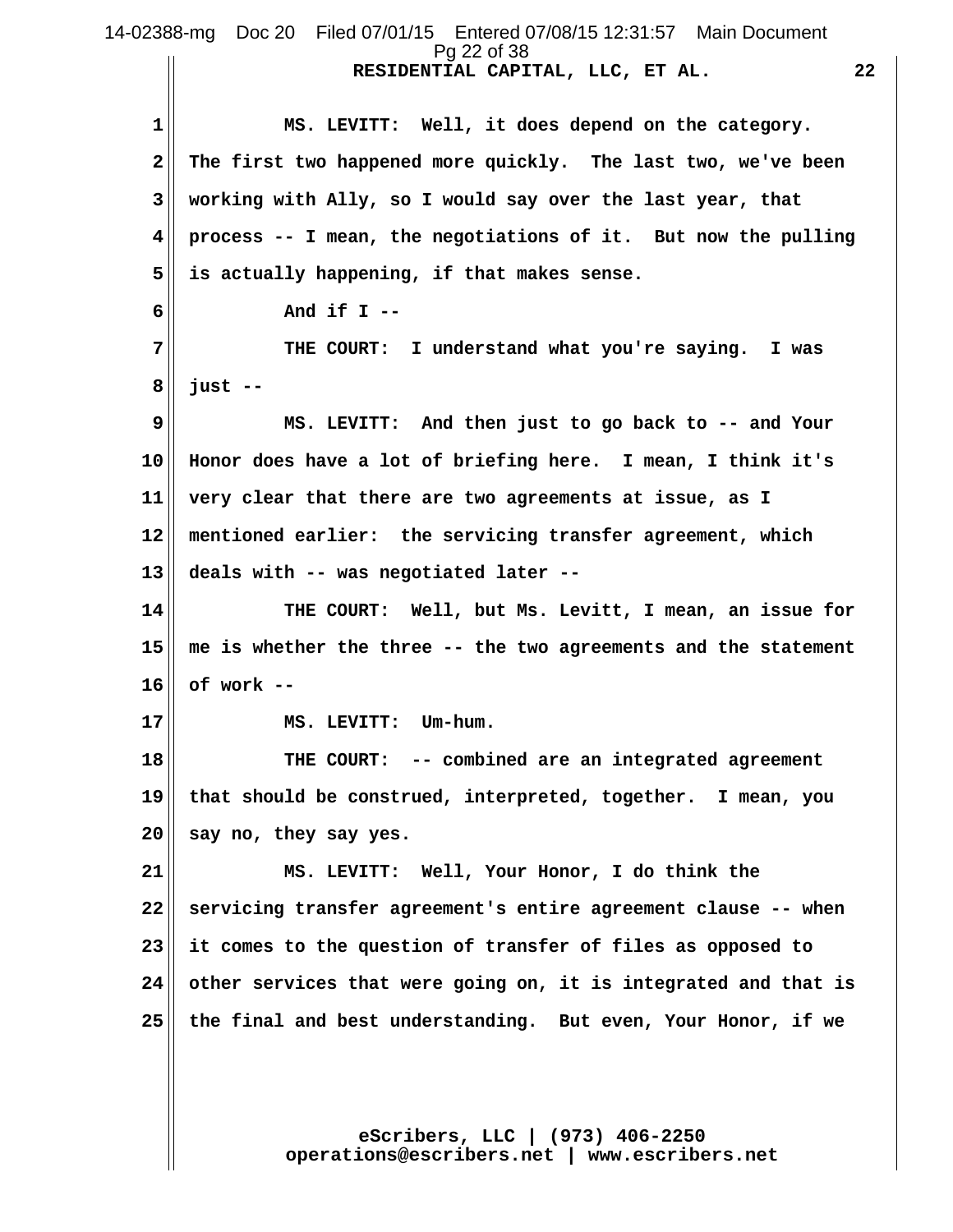## **RESIDENTIAL CAPITAL, LLC, ET AL. 23** 14-02388-mg Doc 20 Filed 07/01/15 Entered 07/08/15 12:31:57 Main Document Pg 23 of 38

 **1 looked at these all together, they coexist. The servicing 2 transfer agreement discusses the transfer. It includes a 3 contemplation of segregation in -- I think Your Honor saw in 4 the briefs that there are four ways the transfer can occur.** 5 | One of them -- and it doesn't fit into the other buckets, is  **6 for us to segregate and deliver loan files.**

 **7 So the 3.04 of the STA was negotiated after the 8 statement of work, after the provision that Ocwen relies on. 9 The parties heavily negotiated how they were going to deal with 10 this transfer. They came up with four scenarios.**

**11 THE COURT: Are they correct that you originally 12 agreed to bear the cost until you saw what the dollar figure 13 was?**

**14 MS. LEVITT: No. What we agreed to do was to -- they 15 asked Iron Mountain to look at the cost of removing some 16 trailing documents, not everything, a subset of trailing 17 documents. And when we saw it was go -- the numbers of seven 18 million or millions, we said no, we're not going to do this. 19 We had no obligation to do this. So yes, we did say let's not 20 go forward with that.**

**21 If it had been inexpensive, maybe we could have 22 avoided having a fight. But we didn't believe we were 23 obligated, and so, no, it didn't make sense to spend estate 24 resources that could go to better uses than to pay Iron 25 Mountain to segregate files. So we have segregated them out**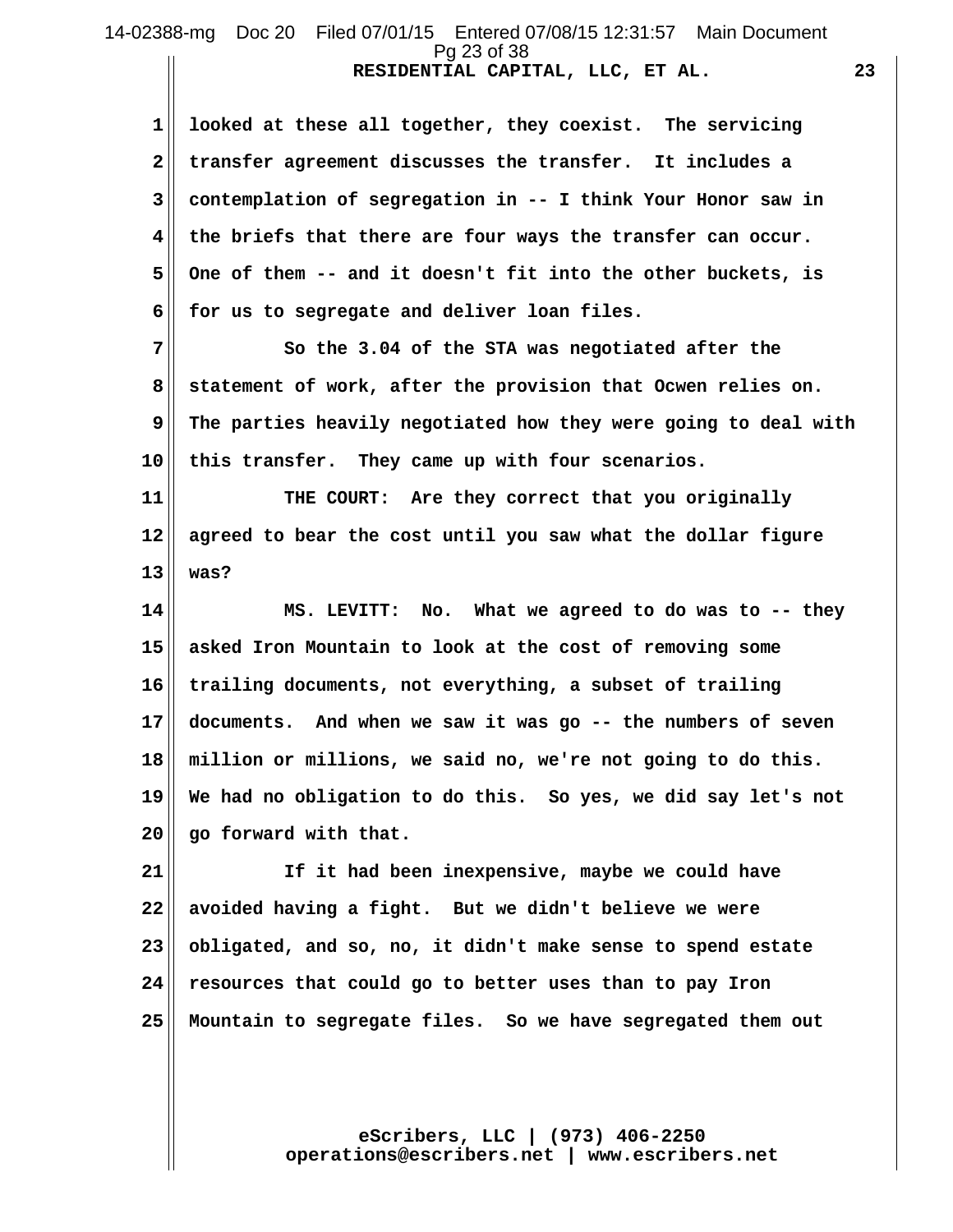14-02388-mg Doc 20 Filed 07/01/15 Entered 07/08/15 12:31:57 Main Document Pg 24 of 38

**RESIDENTIAL CAPITAL, LLC, ET AL. 24**

 **1 otherwise.**

2<sup>|</sup> But the statement of work which predated this  **3 servicing transfer agreement, is entirely -- and I think it's 4 important to look -- looking at the language of the statement 5 of work, it specifically says ResCap is the recipient of 6 services; Ocwen is the supplier of services. That's stated 7 very clearly in the overview. "This SOW sets forth each 8 party's responsibilities with respect to record manage services 9 to be provided by Ocwen as supplier, to or on behalf of the 10 recipients."**

**11 We do have one obligation and only one, as the 12 schedules and the SOW show. Schedule A(1) that was mentioned 13 earlier, which is ResCap Services -- if you look at number 2 -- 14 all our obligation is, is to store the records -- record manage 15 services storage, subject to their reimbursement. That's the 16 only service. And when you look at the SOW as well, under 17 section 6.2, we have to pay for any -- we have to store and 18 Ocwen has to pay us back.**

**19 The only thing that we're obligated to do in the SOW 20 and the schedules to the TSA with respect to records 21 management, are simply to store their files at their cost. 22 Everything else -- when you look at Schedule A(1) -- excuse 23 me -- A(2), and you look down at section 9 -- number 9, the 24 records management services that Ocwen provides are everything 25 in the Ocwen to estate records management SOW, not limited --**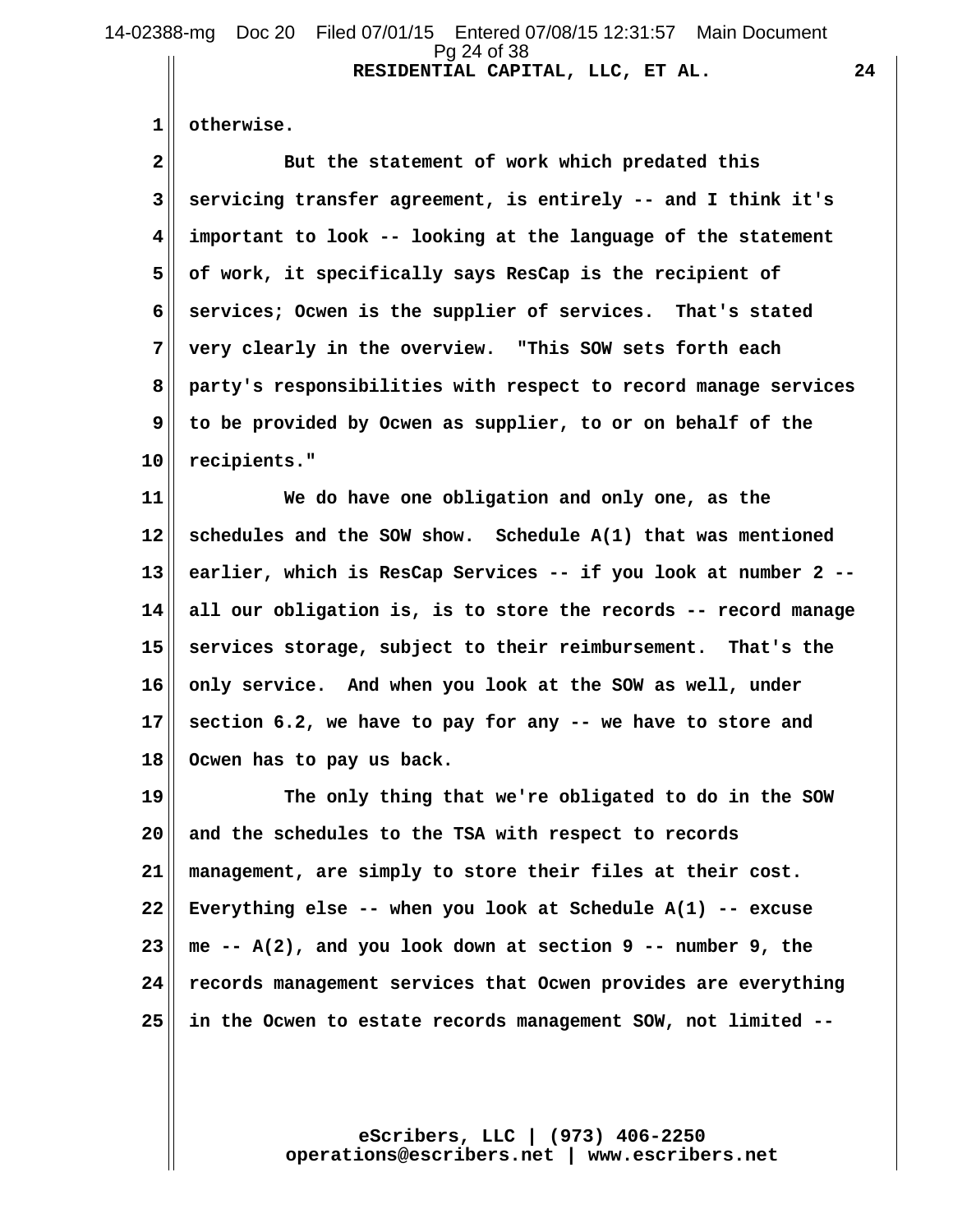### **RESIDENTIAL CAPITAL, LLC, ET AL. 25** 14-02388-mg Doc 20 Filed 07/01/15 Entered 07/08/15 12:31:57 Main Document Pg 25 of 38

 **1 like A(1) is -- to just storage. Our says records management 2 storages. There is all of records management services.**

 **3 With respect to the provision in the SOW specifically, 4 I mean, I agree it's not the most well-drafted language. But 5 our understanding and our belief, as we put into our papers, is 6 because Ocwen is the supplier and we are the recipient of 7 services, had we wanted Ocwen to provide this service, then we 8 would have requested it and Ocwen would have then directed its 9 vendor, at our cost, to do the segregation. But that's really 10 a provision that would take effect somewhere we didn't have 11 privity with a vendor anymore. So for example, with Kenwood, 12 where we didn't have privity, and we wanted the service of 13 segregation, we would have asked Ocwen, and Ocwen would, at our 14 cost, have directed its vendor to do the segregation --**

**15 THE COURT: So doesn't the SOW provide the -- that 16 it's meant to "detail the deliverables and/or services to be 17 performed in accordance with the terms and conditions of" -- 18 it's really the TSA? That's why -- where I'm having trouble, 19 Ms. Levitt, it seems to me -- I'm not decided on this --**

**20 MS. LEVITT: Right.**

**21 THE COURT: -- but the three -- the two agreements and 22 the statement of work are compatible and can be construed 23 together. And without ignoring any of the terms, I don't find 24 an inconsistency, because of the way that they covered slightly 25 different things.**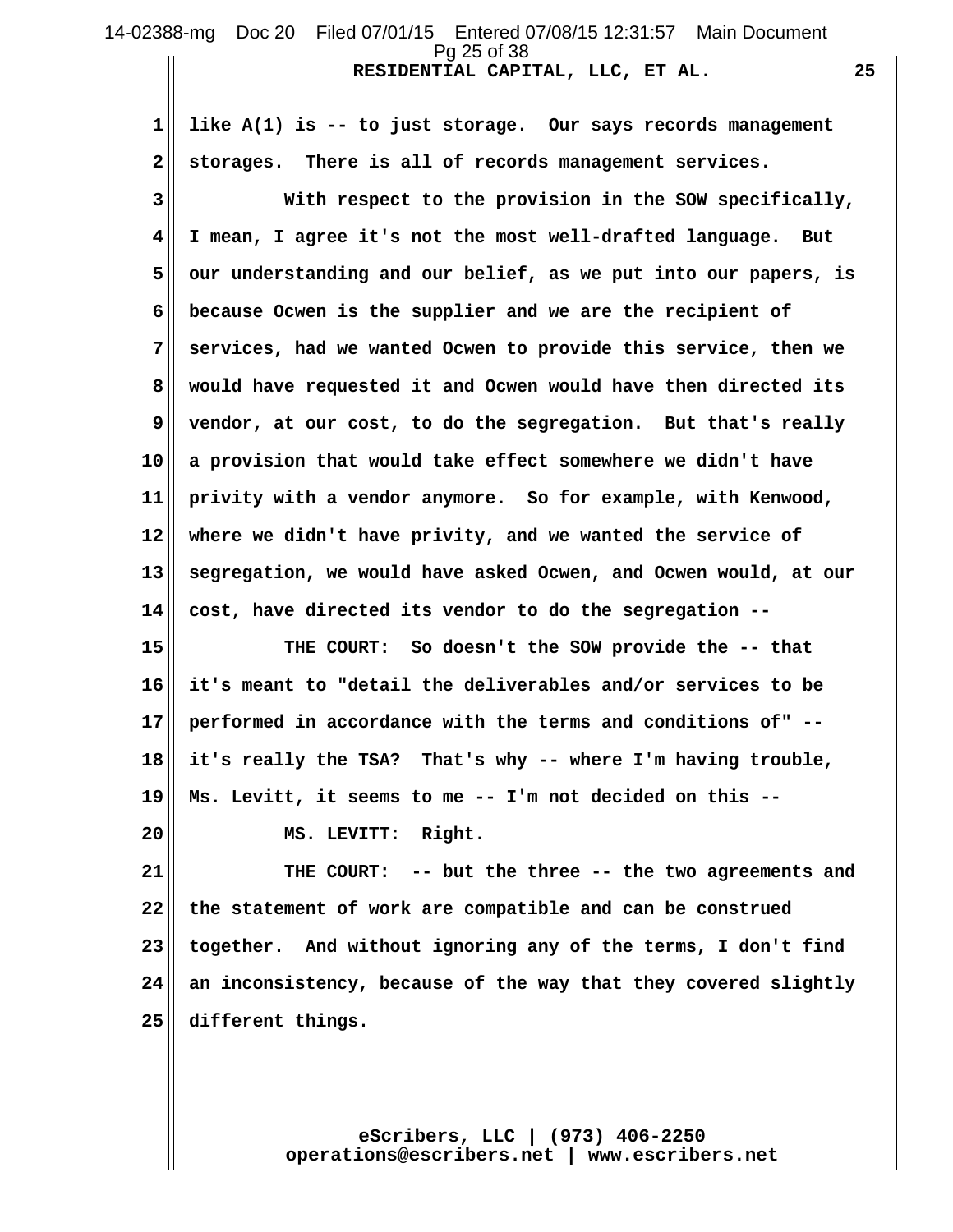**RESIDENTIAL CAPITAL, LLC, ET AL. 26 1 MS. LEVITT: And Your Honor -- 2 THE COURT: You want to -- your argument requires me 3 to conclude that the statement of work is not part of the 4 agreements between the parties. Isn't that true? 5 MS. LEVITT: So I -- no, then we have not written our 6 briefs well. 7 THE COURT: No, maybe I'm just -- I have to go back 8 and read it again. 9 MS. LEVITT: I mean, yes, we do believe that with 10 respect to the question of transfer, the STA would govern here 11 and supersede any other language. But yes we agree with you 12 that these documents coexist. There's the asset purchase 13 agreement with the TSA, and the STA, and the statements of 14 work. But the statement of work that's at issue here, which is 15 the records management services under the TSA, that statement 16 of work, sets forth Ocwen's responsibility as supplier to us. 17 There's no way that in that agreement in which Ocwen is 18 supplying us services, we agreed that we were going to allow 19 them to obligate us to take on tens or more of millions of 20 dollars of fees to pay Iron Mountain, not our creditors, to 21 segregate files. That's not what is going on in this 22 particular statement of work. 23 I agree, there are other statements of work where 24 ResCap has obligations. But this is the Ocwen to estate -- I 25 mean, the footer has "Ocwen as supplier, ResCap as recipient"** 14-02388-mg Doc 20 Filed 07/01/15 Entered 07/08/15 12:31:57 Main Document Pg 26 of 38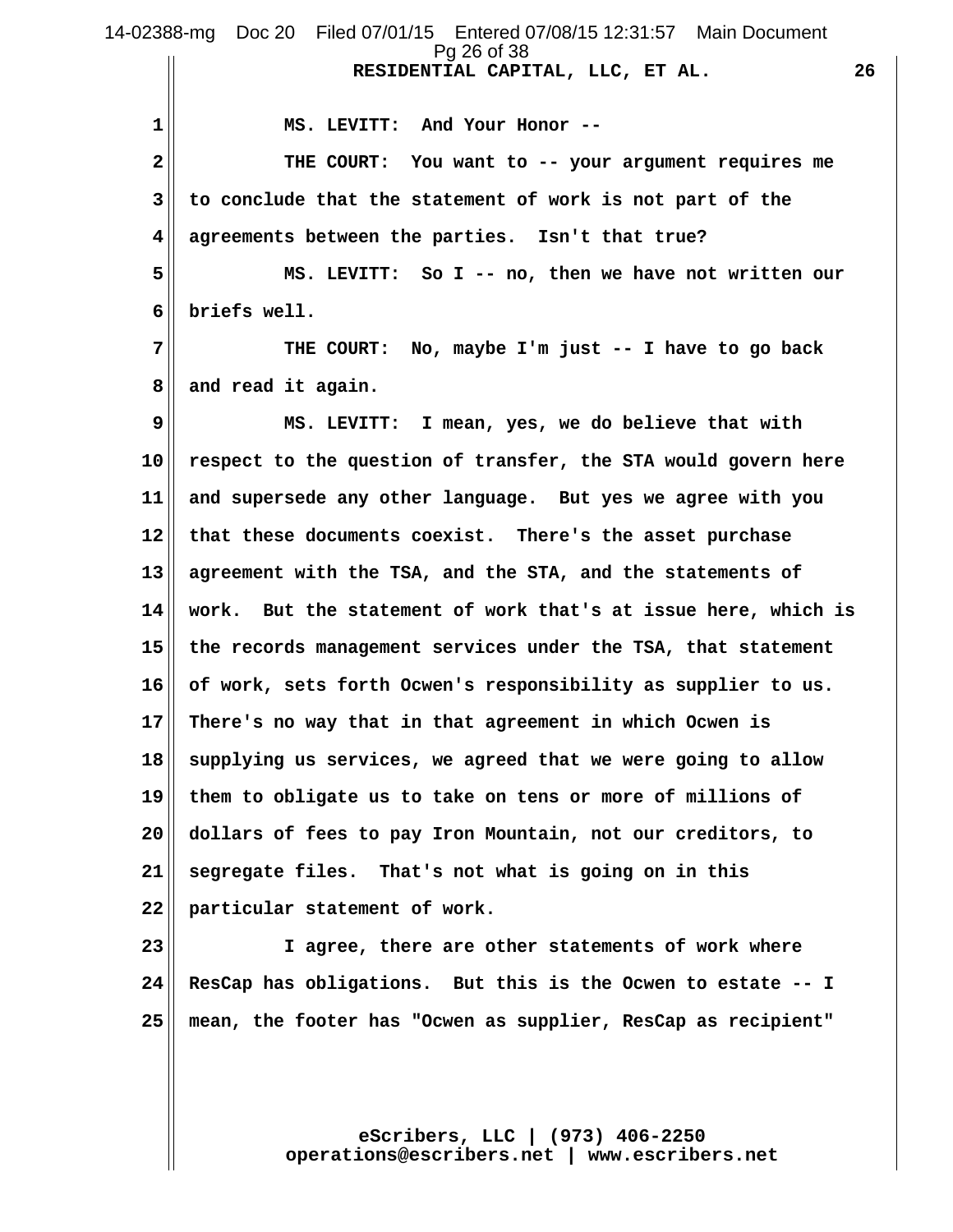### **RESIDENTIAL CAPITAL, LLC, ET AL. 27** 14-02388-mg Doc 20 Filed 07/01/15 Entered 07/08/15 12:31:57 Main Document Pg 27 of 38

 **1 on every page. The overview talks about that.**

 **2 So I agree entirely with you, Your Honor, that there's 3 no -- these can coexist. While I think the STA governs the 4 transfer, sure, these are all an integrated group of 5 agreements, and everyone has their own responsibilities. One 6 of our responsibilities is not to pay tens of millions of 7 dollars to Iron Mountain to segregate files, when that's not 8 required by the documents.**

 **9 And if for any reason it was -- and I don't even 10 really want to go here -- but if it was, we would have just 11 terminated that service. And section 14.1 of the transition 12 services agreement gives us, as recipient, the right, with 13 notice, to terminate a service. It's not an improper exercise. 14 It's an exercise of our agreed-upon rights. It just never got 15 there, Your Honor, because we never had this -- we never 16 obliged ourselves to that sort of enormous cost to segregate 17 files. It's just not what the documents allow for.**

**18 And then the --**

**19 THE COURT: But that's effectively what you've done, 20 now, right? You've sent people in to pull the files that 21 either belong to ResCap or Ally. So the segregation, at some 22 point -- you haven't told me when that's going to be done, but 23 at some point the segregation's going to be done. What's going 24 to remain at Iron Mountain is going to be Ocwen's files.**

**25 MS. LEVITT: Correct. And I hope that's very soon.**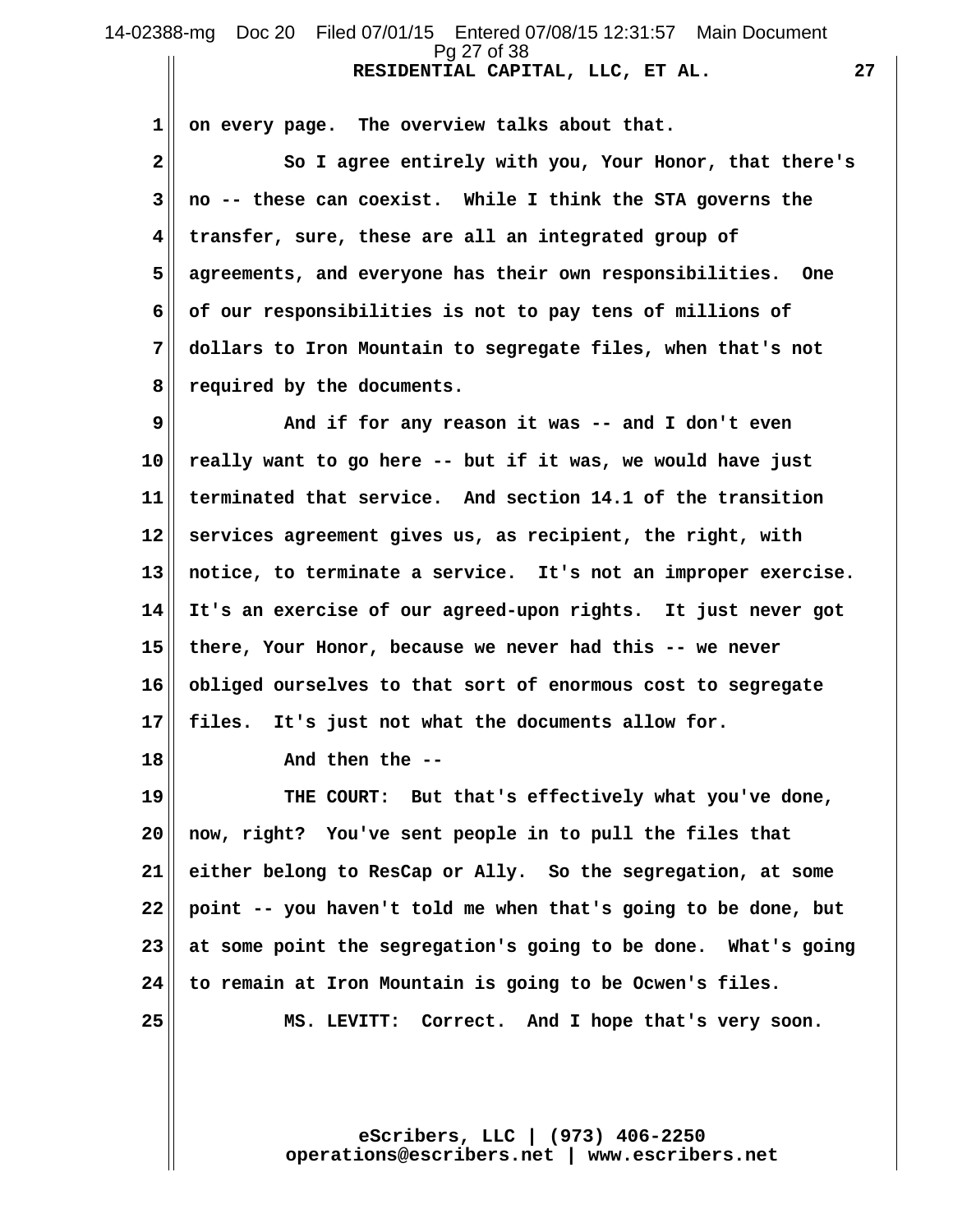**RESIDENTIAL CAPITAL, LLC, ET AL. 28 1 As I said, I had hoped it would be before I had to stand up 2 here today, but it's certainly underway. 3 So with that, Your Honor, we would request that their 4 adversary proceeding be dismissed. 5** THE COURT: Thank you.  **6 MR. SALTARELLI: If I may, Your Honor? 7 THE COURT: Yeah, please. 8 MR. SALTARELLI: Thank you, Your Honor. First, I 9 would like to note our objection to raising this document, 10 which is just an e-mail, as well as all these related arguments 11 about things that have happened in the last -- 12 THE COURT: I'm going to decide it based on the -- 13 MR. SALTARELLI: Okay. 14 THE COURT: -- the stipulation and the documents that 15 are -- 16 MR. SALTARELLI: Yes. 17 THE COURT: -- before me. 18 MR. SALTARELLI: The motion raises purely a question 19 of law for the Court's decision. If anything, our own 20 information is that there are significant numbers of ResCap 21 files still intermingled -- comingled at Iron Mountain. They 22 may not be files -- according to Ocwen, they may not be files 23 that are active for ResCap, but they may be old cases, settled 24 cases, resolved cases. But those files are significant 25 numbering -- our number is in the hundreds of thousands, and** 14-02388-mg Doc 20 Filed 07/01/15 Entered 07/08/15 12:31:57 Main Document Pg 28 of 38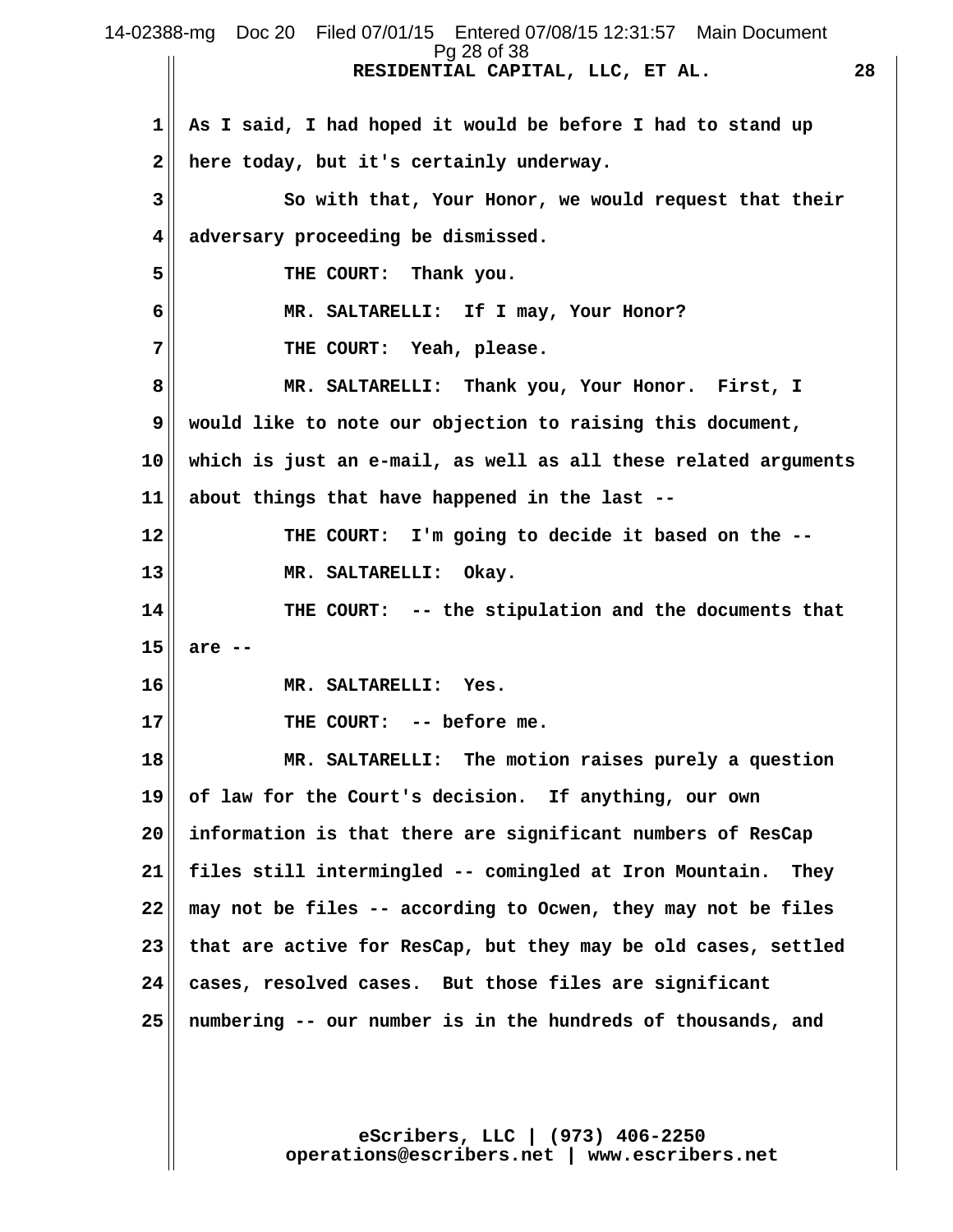**RESIDENTIAL CAPITAL, LLC, ET AL. 29** 14-02388-mg Doc 20 Filed 07/01/15 Entered 07/08/15 12:31:57 Main Document Pg 29 of 38

 **1 would still need to be segregated out of those documents.** 2<sup>|</sup> THE COURT: Why?  **3 MR. SALTARELLI: If anything Your Honor -- 4 THE COURT: Why do they need to be segregated out? 5 MR. SALTARELLI: Well, Your Honor, because we don't 6 want them. I mean, if they're ResCap's old files that were not 7 transferred to us and they deal with old matters, why would we 8 take on the burden of having to carry -- 9 THE COURT: Because they don't seem to want them. I 10 mean, if they wanted them, they should have taken them. 11 MR. SALTARELLI: Well, Your Honor, I think the -- that 12 is our information about this. I think it's inappropriate for 13 them to have raised it. But my point is that if anything, all 14 of these questions about what ResCap has been doing in the last 15 several weeks or months, pulling their own files out of there, 16 maybe the amount of segregation will be less, ultimately, that 17 Iron Mountain has to do, is something that we would submit is 18 to be resolved in an accounting part of this case after the 19 purely legal issue that is raised by the cross motions is 20 resolved.**

**21 And then these types of issues, based on an accurate 22 assessment of what exactly remains at Iron Mountain, what are 23 the costs that Iron Mountain would assess, are all things that 24 could be resolved, hopefully amicably, between the parties, but 25 in a separate phase. It is not something to be decided on the**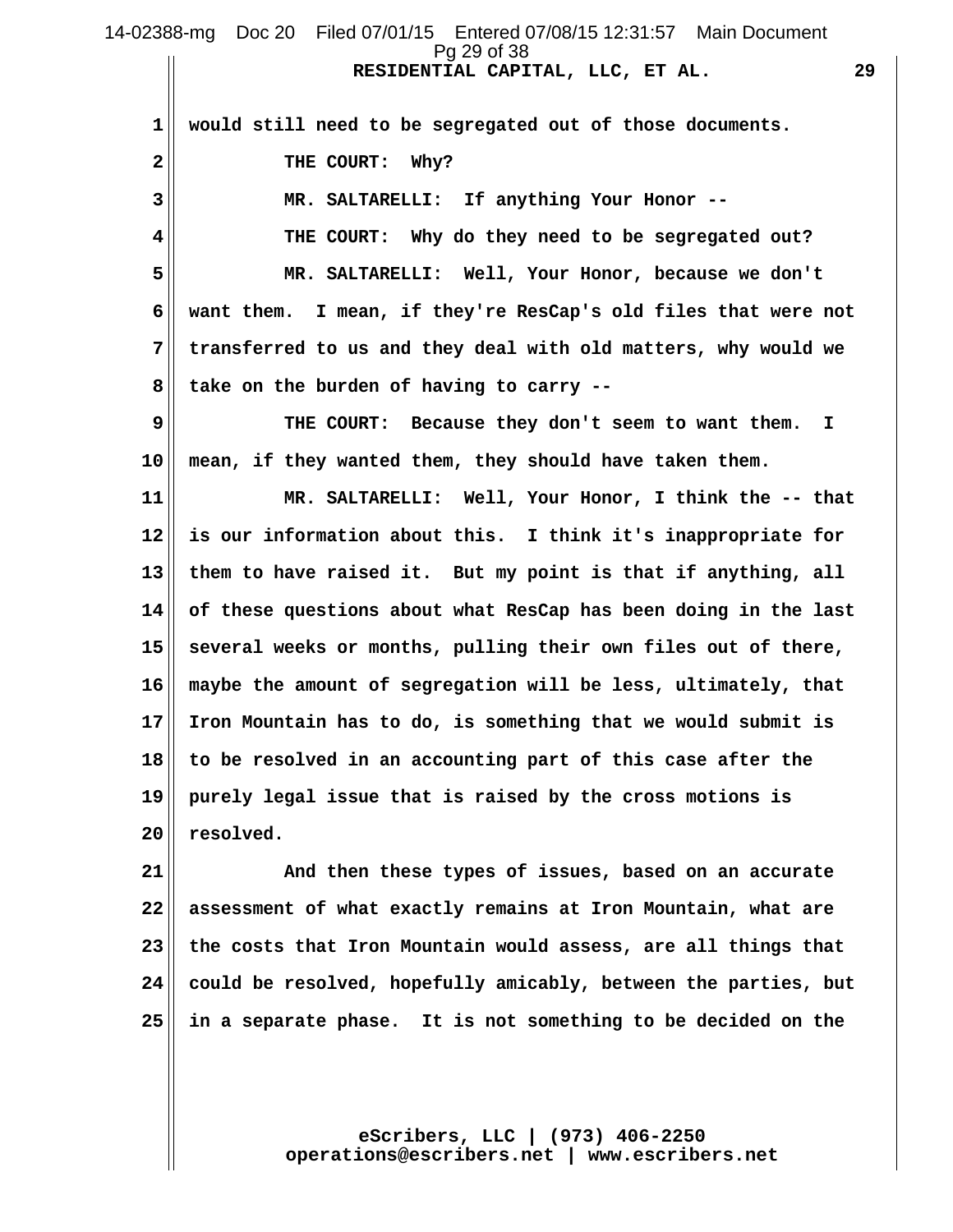# **RESIDENTIAL CAPITAL, LLC, ET AL. 30** 14-02388-mg Doc 20 Filed 07/01/15 Entered 07/08/15 12:31:57 Main Document Pg 30 of 38

 **1 cross motions for summary judgment.**

 **2 If I may just briefly touch upon some of the other 3 points, Your Honor?**

 **4 You mentioned and you raised the issue of integrated 5 agreements. And Ms. Levitt acknowledges that these agreements 6 coexist. We believe they're separate and independent 7 agreements. They each have an integration clause. But you're 8 absolutely correct, and we have briefed and argued that even if 9 you view this as part of the same transaction, the STA was 10 signed on the same day as the TSA. The TSA incorporates the 11 statement of work. So the statement of work exhibit to the TSA 12 is part of the TSA and effective the same date.**

**13 Even if you look at those two agreements together with 14 the asset purchase agreement, there is nothing about section 15 3.04 of the STA that is inconsistent with or mutually exclusive 16 with respect to section 5.1.**

**17 The transfer of possession can take place -- could 18 take place legally under section 3.04, as you've pointed out. 19 That doesn't change the fact that the parties have agreed to 20 something entirely separate in section 5.1. There's no 21 reference to segregation -- 22 THE COURT: So when -- 23 MR. SALTARELLI: -- no abrogation --**

**24 THE COURT: -- the statement of work was issued when? 25 MR. SALTARELLI: I'm sorry, Your Honor?**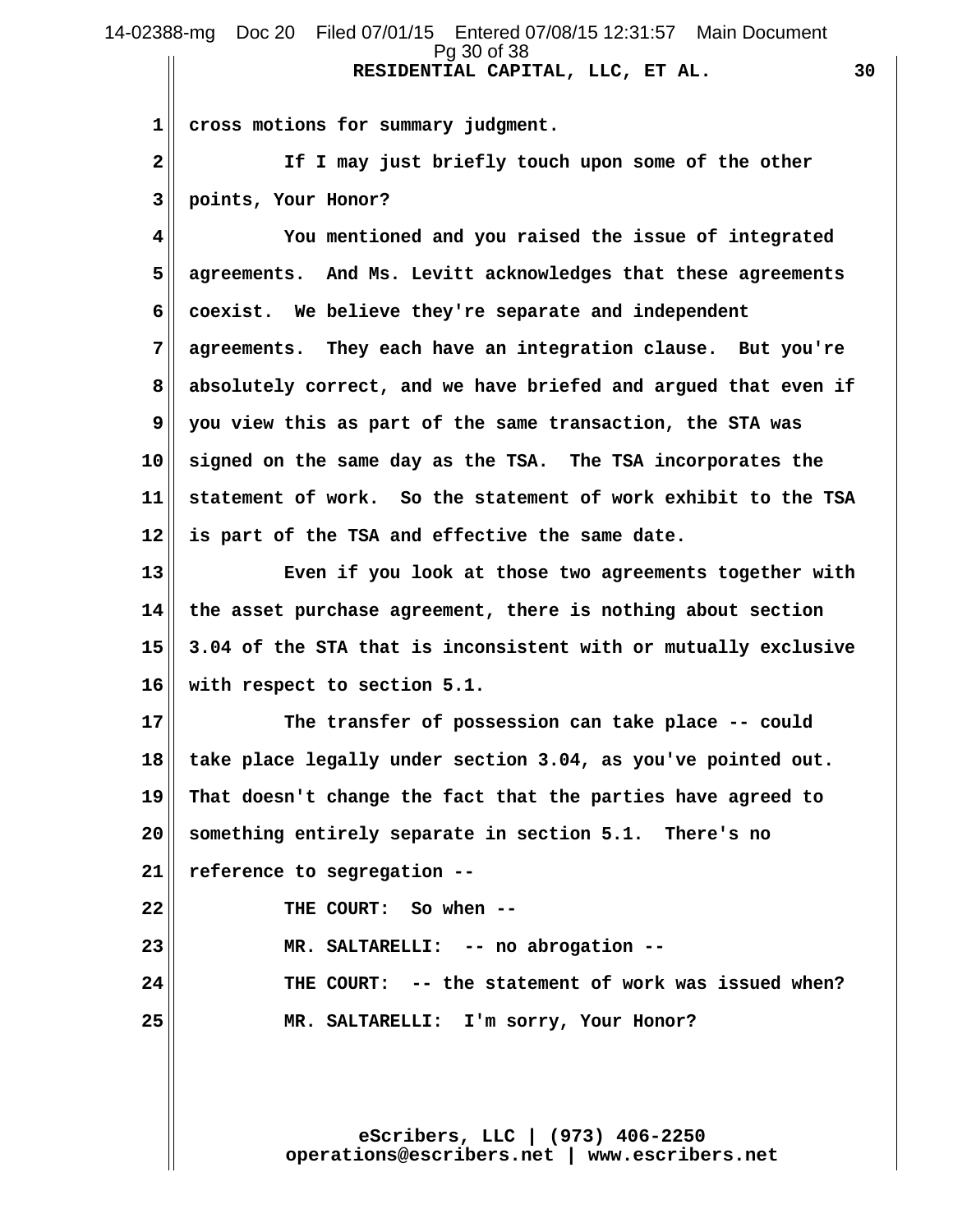1 THE COURT: The statement of work was issued when?  **2 MR. SALTARELLI: The statement of work is dated -- and 3 that's one of their arguments -- February 1st of 2013. It was 4 obviously in the process of formation and negotiation as the 5 parties worked forward. It then is incorporated and makes 6 specific reference to the TSA, dated effective February 15th, I 7 believe, of 2013.**

 **8 If you look at the very top of the RM SOW, that's the 9 reference. So when it was finalized, it clearly refers to the 10 TSA. And the TSA itself incorporates the schedules and the 11 statements of work into the document.**

**12 So there's no question, as Your Honor has pointed out, 13 that the statement of work is part of, incorporated in the TSA. 14 So even if you look at the agreements as one integrated 15 agreement arising out of the same transaction, the question 16 then becomes -- the legal question -- is there any 17 inconsistency between the obligation in 3.04 and that in 18 section 5.1. And as we've written in our briefs, Your Honor, 19 we don't believe that there is. These are two totally 20 different things. And the Court can conclude as a matter of 21 law that ResCap has that obligation. It is not inconsistent 22 with 3.04.**

**23 THE COURT: Yeah, I'm going to -- when you finish, I 24 want Ms. Levitt to address the issue of whether this statement 25 of work is inconsistent with the provisions of the STA or TSA.**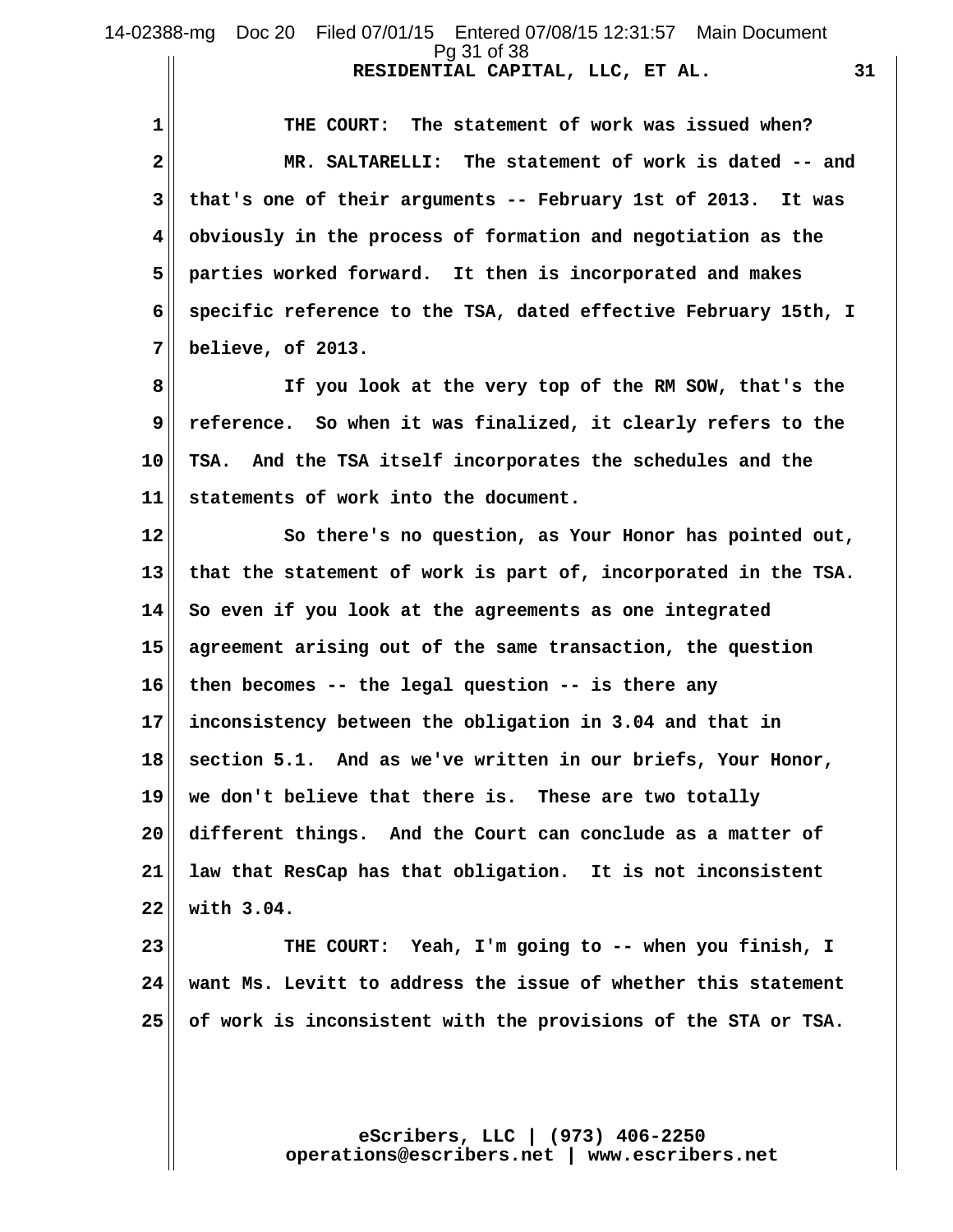**RESIDENTIAL CAPITAL, LLC, ET AL. 32 1 MR. SALTARELLI: I would just point -- 2 THE COURT: It didn't seem to me that the three 3 documents are inconsistent. But go ahead. 4 MR. SALTARELLI: Your Honor, I agree with you, 5 obviously. I don't believe that those -- 6 THE COURT: I'm not making a decision yet, but I'm 7 just -- 8 MR. SALTARELLI: Yes, I understand. 9 THE COURT: -- that was my initial reaction. 10 MR. SALTARELLI: I understand. I don't believe -- I 11 believe a fair and reasonable reading of fairly unambiguous 12 text in both of those provisions shows that they're not 13 mutually exclusive obligations and not inconsistent. 14 THE COURT: What about Ms. Levitt's argument about 15 who's described as the supplier? 16 MR. SALTARELLI: Well, Your Honor, this goes back to 17 the question of the -- there's only one RM SOW. And there's 18 two schedules. And one is a schedule of the TSA. The TSA is 19 not simply services and obligations going one way. The TSA has 20 two schedules. The first schedule refers to various statements 21 of work that pertain to services from ResCap to Ocwen. 22 Schedule A(2) refers to services to be provided under 23 statements of work from Ocwen to ResCap. But there's only one 24 RM SOW, and that RM SOW is referenced in both of those 25 provisions.** 14-02388-mg Doc 20 Filed 07/01/15 Entered 07/08/15 12:31:57 Main Document Pg 32 of 38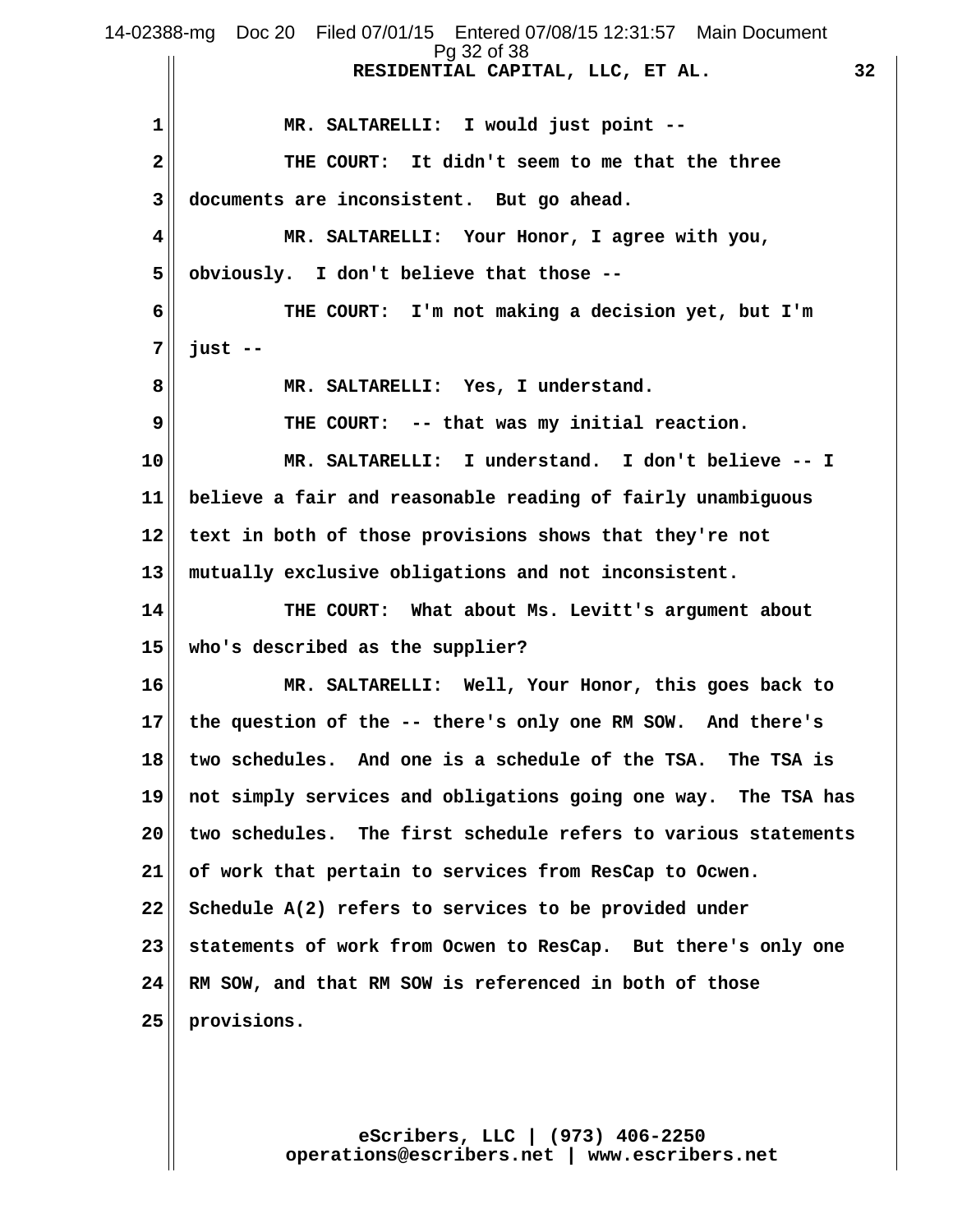## **RESIDENTIAL CAPITAL, LLC, ET AL. 33** 14-02388-mg Doc 20 Filed 07/01/15 Entered 07/08/15 12:31:57 Main Document Pg 33 of 38

1 So the argument that it is purely one-way, that if you  **2 viewed Section 5.1 as a service to be provided for the benefit 3 of Ocwen can't be right, because it's only a one-way service 4 from Ocwen to ResCap, is belied by the schedules themselves and 5 the description and incorporation of just the one RM SOW. 6 I would point out again -- I believe I mentioned it 7 earlier -- in Schedule A(1), which refers to the ResCap to 8 Ocwen services, there's an asterisk next to the records 9 management category of services, and it refers to cost 10 reimbursement. That is important for another reason as well, 11 Your Honor. And it links to a question you asked of Ms.**

**12 Levitt: didn't you originally agree that you were obligated to 13 pay these costs.**

**14 And I think the record is clear that what happened 15 here, and Ms. Levitt essentially acknowledges it -- there was 16 sticker shock. There was a change of position based on the 17 estimate.**

**18 THE COURT: She didn't acknowledge -- certainly didn't 19 acknowledge that. But go ahead.**

**20 MR. SALTARELLI: Well, but if you go to Ms. Tammy 21 Hamzehpour's letter, which is the final Exhibit G in the 22 record, and you go to the top of page 4, she is referring 23 specifically to the obligation in section 5.1.**

**24**  $\parallel$  **24 And she says, "The obligation set forth in this 25 provision is clearly imposed on Ocwen subject to expense**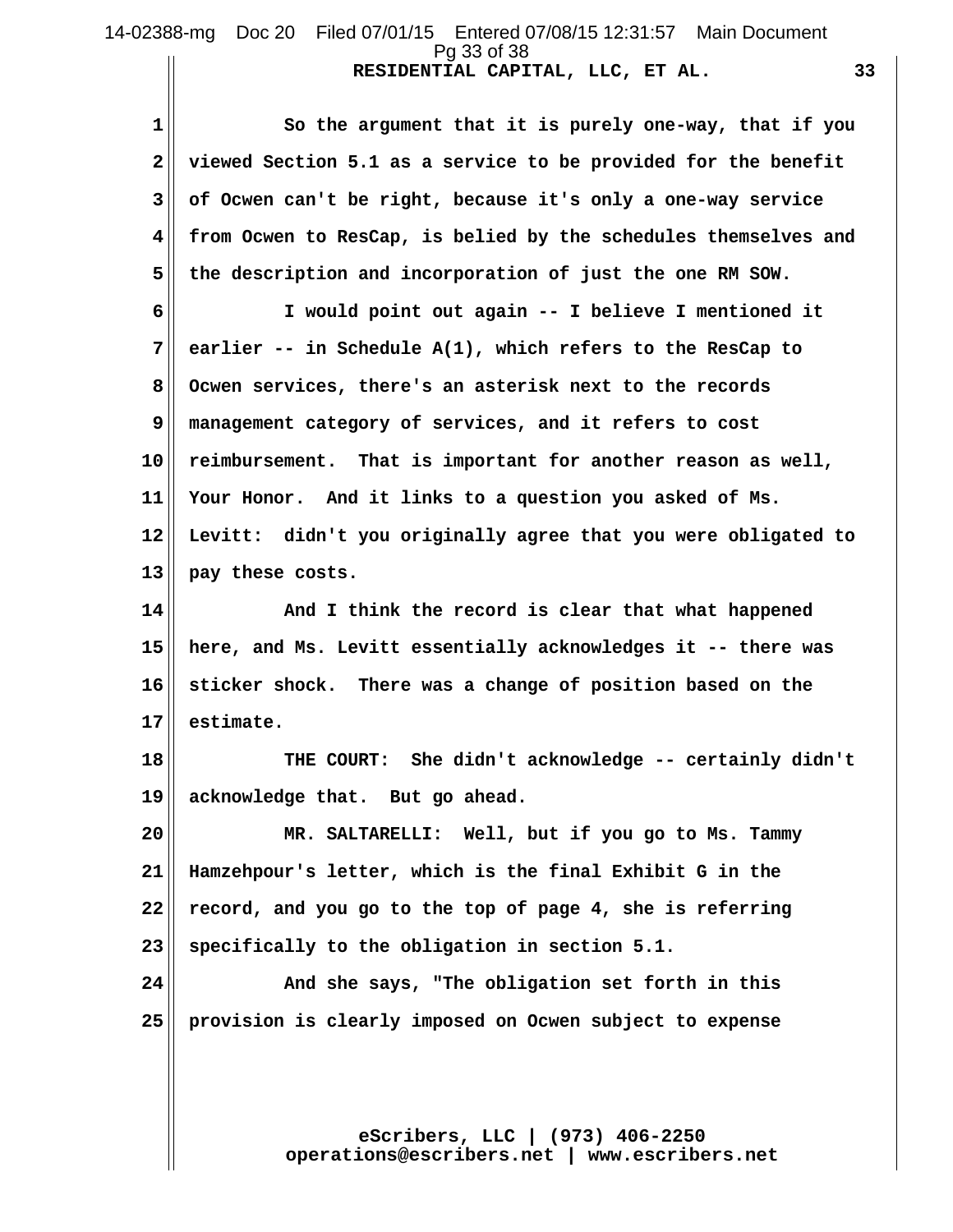#### **RESIDENTIAL CAPITAL, LLC, ET AL. 34** 14-02388-mg Doc 20 Filed 07/01/15 Entered 07/08/15 12:31:57 Main Document Pg 34 of 38

 **1 reimbursement by the estate." Now, to me that's a fairly clear 2 statement that if your position is going to be Ocwen shall, 3 within eighteen months, go and direct the vendor to do 4 something -- and when it says "at ResCap's cost" -- their 5 position is -- and then you come back to us and say listen, 6 Iron Mountain charged us seven million dollars, you a have to 7 reimburse us -- the estate does -- that's exactly what Ms. 8 Hamzehpour is saying. 9 I'm not sure there is any difference between that and**

**10 our position, which is ResCap is liable for the vendor's cost 11 to segregate, deliver, and relocate the records.**

**12 THE COURT: So isn't the circumstance that Iron 13 Mountain is continuing to charge 100,000 dollars a month for 14 the records that are in storage?**

**15 MR. SALTARELLI: I believe that is the case, Your 16 Honor.**

**17 THE COURT: Okay. And has Iron Mountain been getting 18 paid by someone?**

**19 MR. SALTARELLI: I believe ResCap has been paying Iron 20 Mountain. They --**

**21 THE COURT: So the issue is reimbursement? 22 MR. SALTARELLI: Well, on that part. But those are -- 23 that's a different issue, Your Honor. Because that's for 24 storage. That's for storage.**

**25 In Tammy Hamzehpour's letter, if you read it, she is**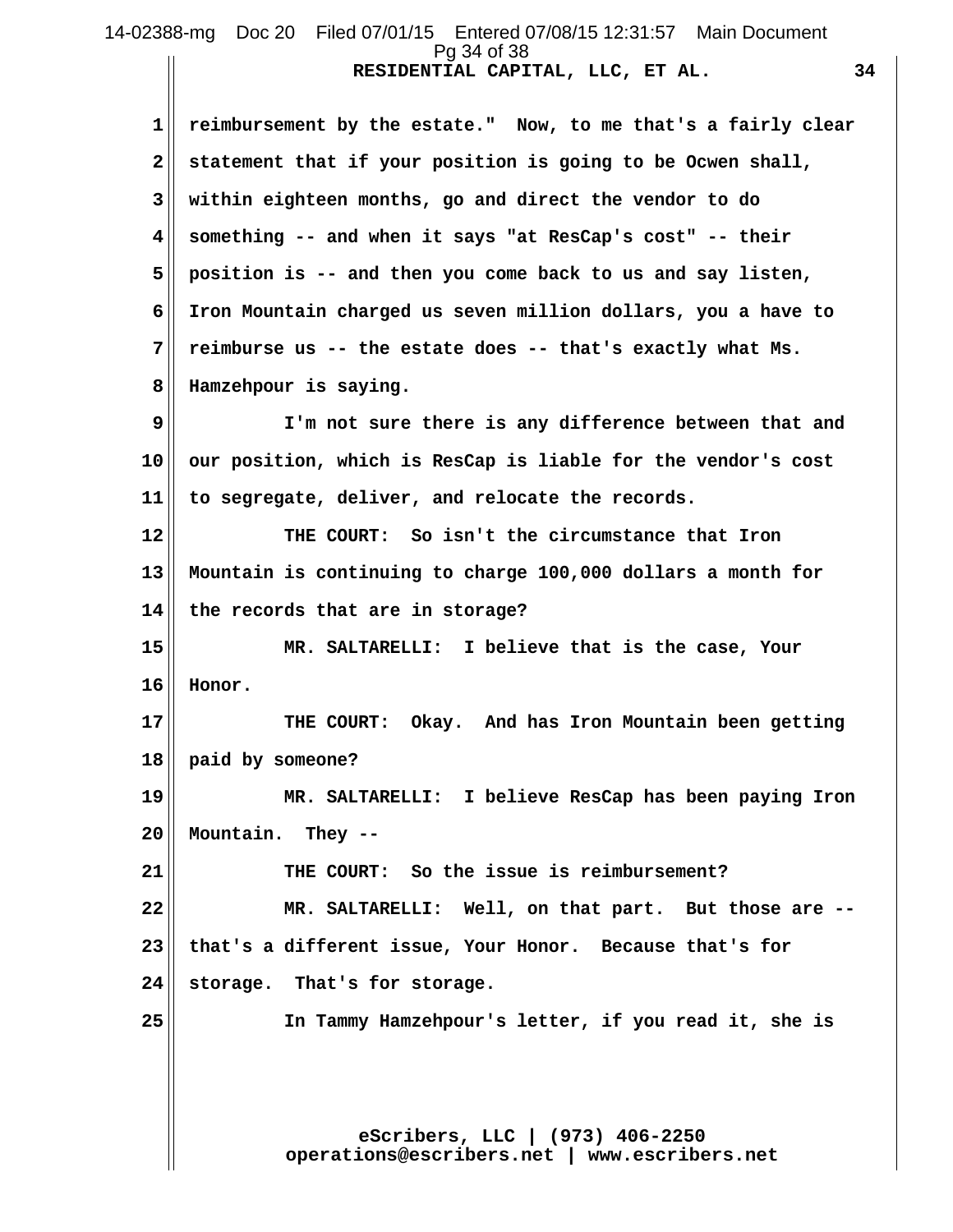# **RESIDENTIAL CAPITAL, LLC, ET AL. 35** 14-02388-mg Doc 20 Filed 07/01/15 Entered 07/08/15 12:31:57 Main Document Pg 35 of 38

 **1 discussing both section 3.04, which is their position here, but 2 she is referring to the section 5.1 obligation which calls for 3 segregation and removal of the files. That's not the storage 4 fees alone, per se. That is the segregation -- taking the 5 files out, as you've described, repackaging them, and getting 6 them to a different location, she says in her letter to Ocwen, 7 that is something that Ocwen must do, subject to expense 8 reimbursement from the estate, which in my mind, Your Honor, 9 can only mean the cost for that, which is referring to at 10 ResCap's cost in the provision, is something that must be 11 reimbursed by the estate after Ocwen, for example, I guess, 12 pays Iron Mountain first. 13 But there's no material difference there in terms of 14 the liability for -- 15 THE COURT: Okay. 16 MR. SALTARELLI: -- the expense, Your Honor. Thank 17 you, Your Honor.** 18 THE COURT: Thank you very much. **19 MS. LEVITT: Your Honor, did you have a question of 20 me? Or otherwise, I can respond. 21 THE COURT: No, go ahead. 22 MS. LEVITT: I think just starting in the reverse 23 order with respect to Ms. Hamzehpour's letter. Your Honor has 24 it. It's behind tab G. Ms. Hamzehpour could not be clearer, 25 over and over, that she doesn't believe that this is an**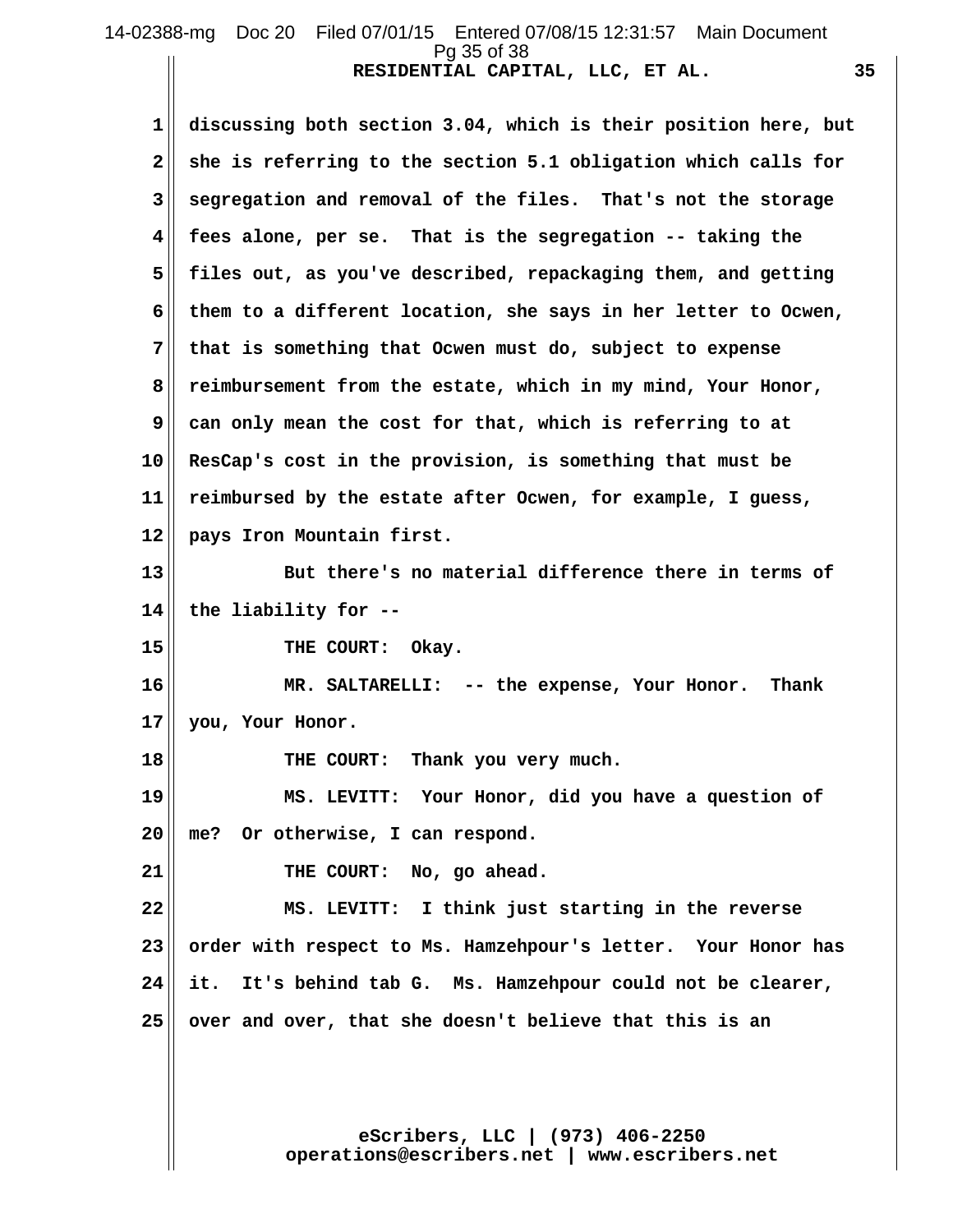**RESIDENTIAL CAPITAL, LLC, ET AL. 36 1 obligation. If it were, of course, the section of the SOW says 2 we'd pay for it. But she calls their argument specious and 3 doesn't believe there's any obligation on ResCap to incur these 4 sorts of costs.** 14-02388-mg Doc 20 Filed 07/01/15 Entered 07/08/15 12:31:57 Main Document Pg 36 of 38

 **5 I wanted to point out -- I think you had asked -- I 6 think the question you had asked of me is do I think these 7 coexist or -- and yes, we do.**

 **8 Again, this all comes out of the asset purchase 9 agreement. But I just wanted to reiterate that the language of 10 the two agreements at issue, the STA and the TSA, are very 11 clear. The STA, as paragraph 12 of our stipulation 12 acknowledges, governs all aspects of the transfer of the 13 servicing, what will have to be done to transfer. And that's 14 what we're talking about is transfer of loan files.**

**15 Paragraph 13 of the stipulation and then the attached 16 TSA, says that there are certain transition services that have 17 to be provided. And as was just stated, there are many 18 statements of work. Some ResCap is supplier, and some where 19 Ocwen is supplier.**

**20 In this one at issue, Ocwen is the supplier. That's 21 the fundamental problem with their argument. Ocwen is the 22 supplier. Therefore it can't be that ResCap took on an 23 obligation. And I think it's also important to note that in 24 this SOW that we're talking about and in the provision, 25 provision 5.1, as was noted earlier, this is under the**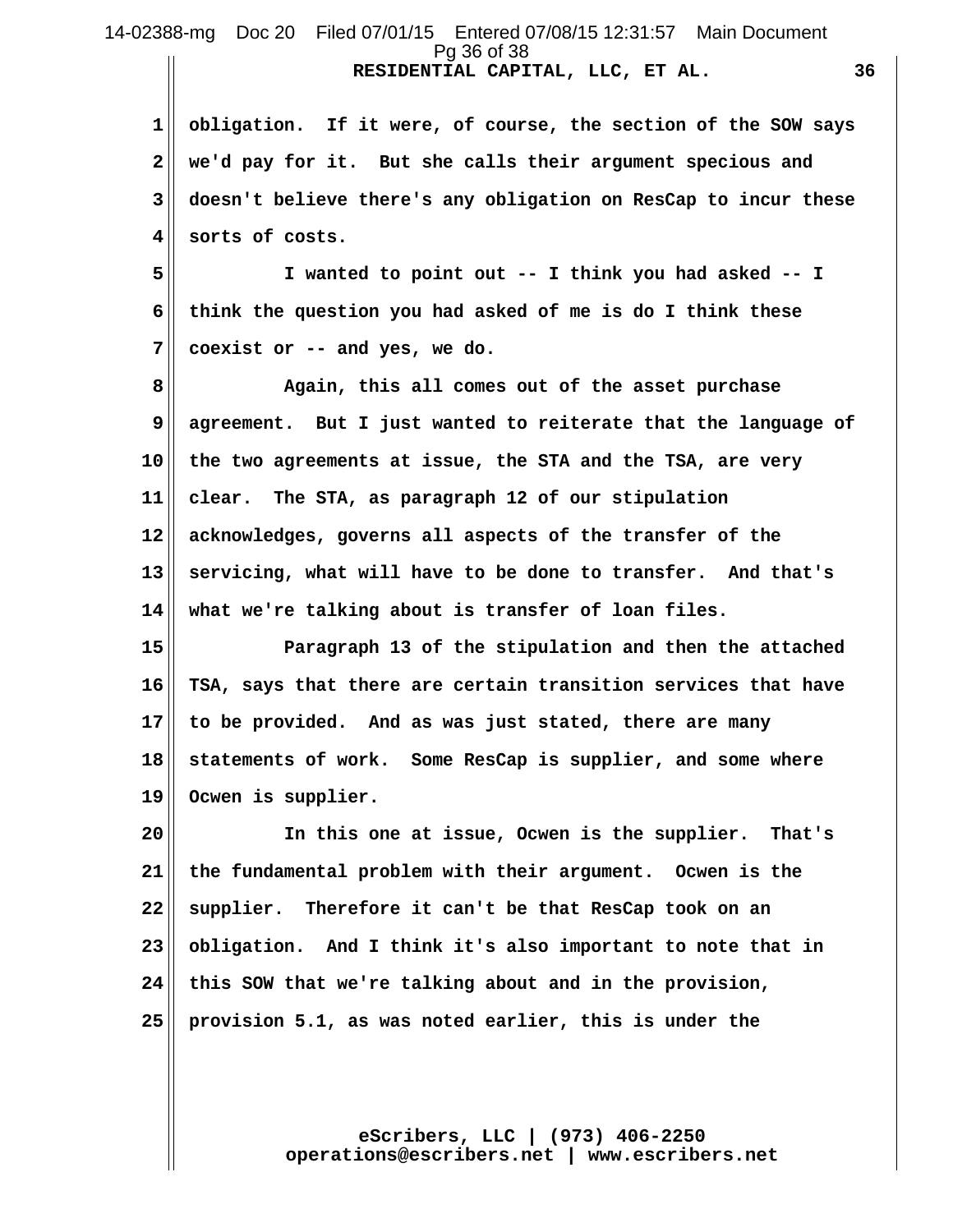# **RESIDENTIAL CAPITAL, LLC, ET AL. 37** 14-02388-mg Doc 20 Filed 07/01/15 Entered 07/08/15 12:31:57 Main Document Pg 37 of 38

**eScribers, LLC | (973) 406-2250 operations@escribers.net | www.escribers.net 1 assumptions and dependencies. This is an assumption. 2 There is no obligation. There's no service attached 3 to it. There's no service in the schedule attached to it. 4 Maybe the parties -- since this predated the STA -- assumed 5 that perhaps they would negotiate something and they didn't. 6 But this does not create any obligation on ResCap. The 7 schedules, again, are very clear. Schedule A(1) only talks 8 about service -- excuse me -- storage, and again, subject to 9 their reimbursement of our storage cost. And then Schedule 10 A(2) covers all -- everything in their services. 11 We continue not to see how -- reading these all 12 integrated and together, how anything other than the 3.04 under 13 the STA governs the transfer obligations, Your Honor. 14 THE COURT: Okay. All right. I'm going to take it 15 under submission. Thank you very much. 16 MS. LEVITT: Thank you, Your Honor. 17 MR. SALTARELLI: Thank you, Your Honor. 18 (Whereupon these proceedings were concluded at 2:50 PM) 19 20 21 22 23 24 25**